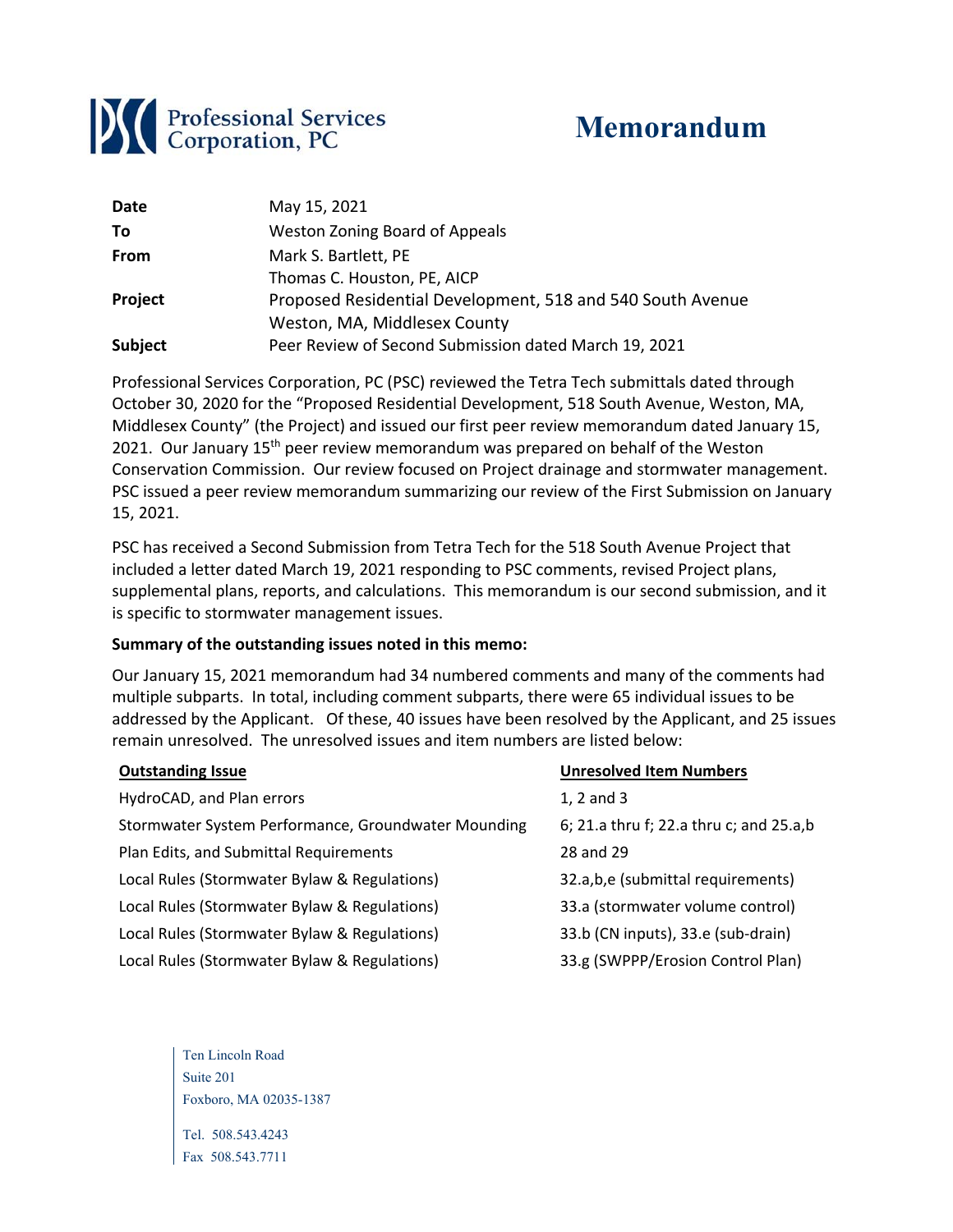

Local Rules (Planning Board Rules & Regulations) 34 (plan content)

## **Start of Original Review Memo and Responses**

Our evaluation of Tetra Tech responses to comments utilizes the same comment numbers from our January 15, 2021 memorandum. The original PSC comments are provided in standard font, the Applicant's responses are provided in italic font; PSC's evaluation of these responses is in bold font.

#### Submittal Errors and Needs for Additional Design and Details

1. Sub‐catchment 4Sa is listed as 100% roof area, which may be a conservative assumption given that there is a courtyard (10,823 square feet) included in this area. The landscape plans indicate patios, pool, and plantings at this courtyard. The Applicant needs to explain how drainage from this courtyard will be collected and routed separately from the roof runoff in sub‐catchment 4Sa. In addition, the Applicant needs to revise the Grading and Drainage Plans to show proposed piping for the garage runoff areas, and provide a schematic to explain the routing of stormwater from all roof areas and all parking garage levels to the pretreatment BMP. (Also see comment 2).

*Tetra Tech Response: The Grading and Drainage Plan has been revised to show a drainage stub extending from Subsurface Detention Area #1 into the Courtyard at elevation 227.0. The stub provides a point of connection for landscape drains that will be detailed as part of the Construction Documents. The finish elevation of the Courtyard will be approximately elevation 233.0, which will allow for adequate slopes on the Courtyard piping. The HydroCAD calculations have been revised to direct the Courtyard drainage to Subsurface Detention Area #1.* 

*The Grading and Drainage plans show two points of connection for roof drainage to Subsurface Detention Area #1. There is a point of connection on the north and south side of the basin. Internal roof drains will be piped separate from the exposed garage deck to these points of connection.* 

*The upper level of the parking garage will be covered with a Columbia Technologies Green Roof system. The Green Roof system is design to overflow to Subsurface Recharge System #2. An overflow pipe has been added to the Grading and Drainage plans showing a point of connection along the front of the residential building.*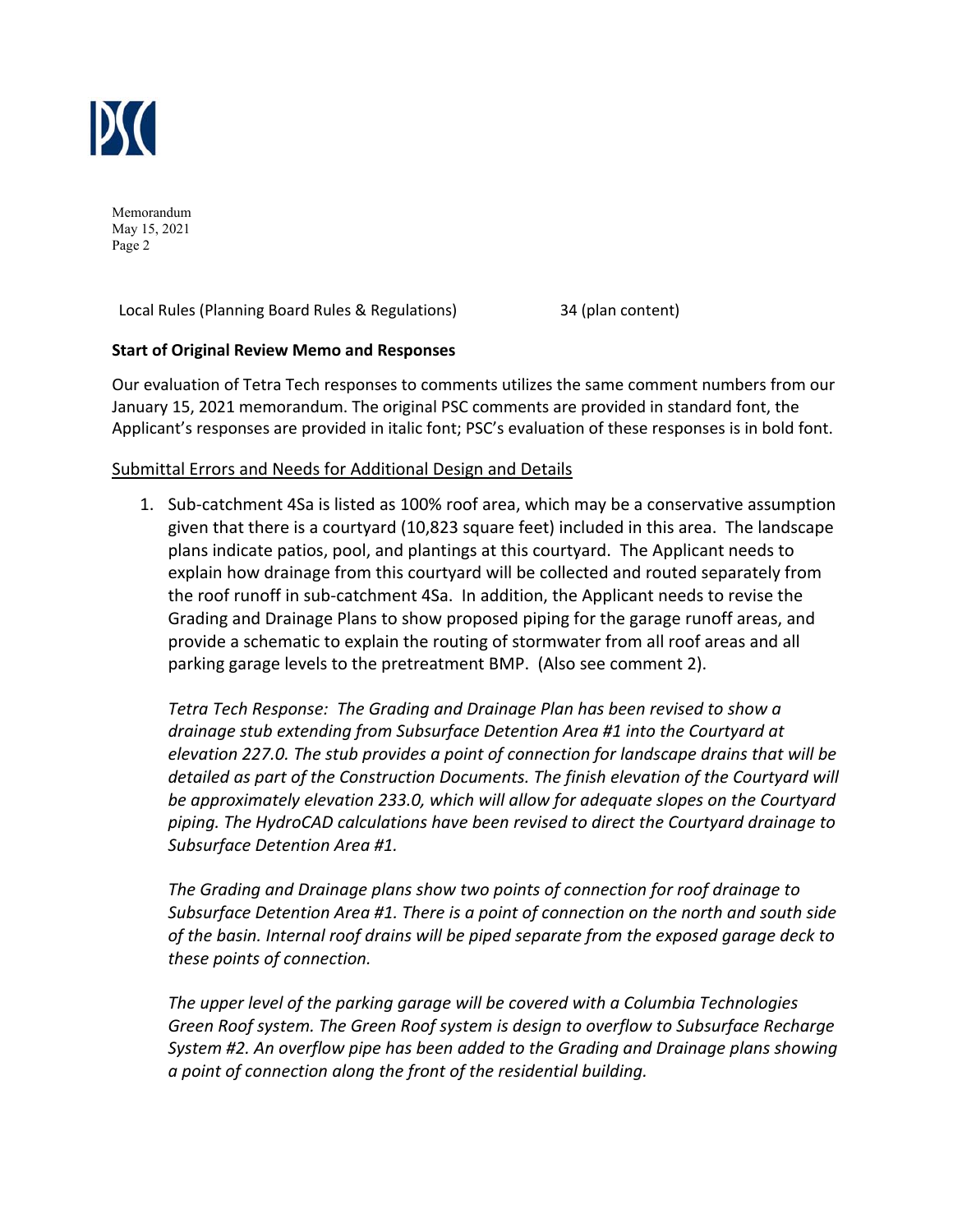

> **PSC Comment: This comment has been partially addressed: Runoff areas tributary to Recharge System 2 and Detention Area 1 (***Stormcapture* **tanks) are not correct. The applicant should check and revise these. The following are noted:**

| <b>Tributary Area</b>             | Area (square feet)<br>scaled per Sheet C-7 | Area noted in<br><b>HydroCAD</b> | <b>Apparent</b><br>Error | <b>Intended</b><br><b>Receiving</b><br>Area |
|-----------------------------------|--------------------------------------------|----------------------------------|--------------------------|---------------------------------------------|
| Area 19S (resid.<br>green roof)   | 21,400 sq.ft.                              | 17,000 sq.ft.                    | 4,400 sq.ft.<br>too low  | Recharge<br>System 2                        |
| Area 4Sa (north<br>building roof) | $0.43$ acre                                | 0.86 acre                        | $0.43$ acre<br>too high  | <b>Detention</b><br>Area 1                  |
| Area 4Sc (south<br>building roof) | $0.34$ acre                                | 0.46 acre                        | $0.12$ acre<br>too high  | <b>Detention</b><br>Area 1                  |
| <b>Courtyard Area</b>             | 10,823 sq.ft.                              | not noted                        | 10,823 sq.ft.<br>too low | <b>Detention</b><br>Area 1                  |

**Green Roof Systems: The Applicant should provide more detail on Sheet C‐18 or in the Stormwater Report to explain how the Green Roof System will function. It is not clear how storm flow will be equalized between the soil filled trays, how flow will drain to the system outlets, and where the system outlets will be located. Specifically, provide:** 

- **Indicate how stormwater that is collected in the planted rooftop trays will flow tray to tray (or via some other collection system?), and ultimately how will the system flow be transferred to the rooftop outlet pipe(s) that will drain to Stormwater Recharge System #2;**
- **Provide details on the plans or on Detail Sheet C‐18 to explain the inputs that are noted in the HydroCAD model for the two green roof areas, which includes: Multiple 0.6" orifices and 1.0" orifices (17 each for system 1 and 30 each for system 2); 12‐inch collector pipes (330' for system #1, and 250' for system 2), and each roof system will have a 12‐inch outfall pipe 50' long.**
- **Confirm if there is only one Green Roof overflow / outlet pipe to collect flow from both roof systems.**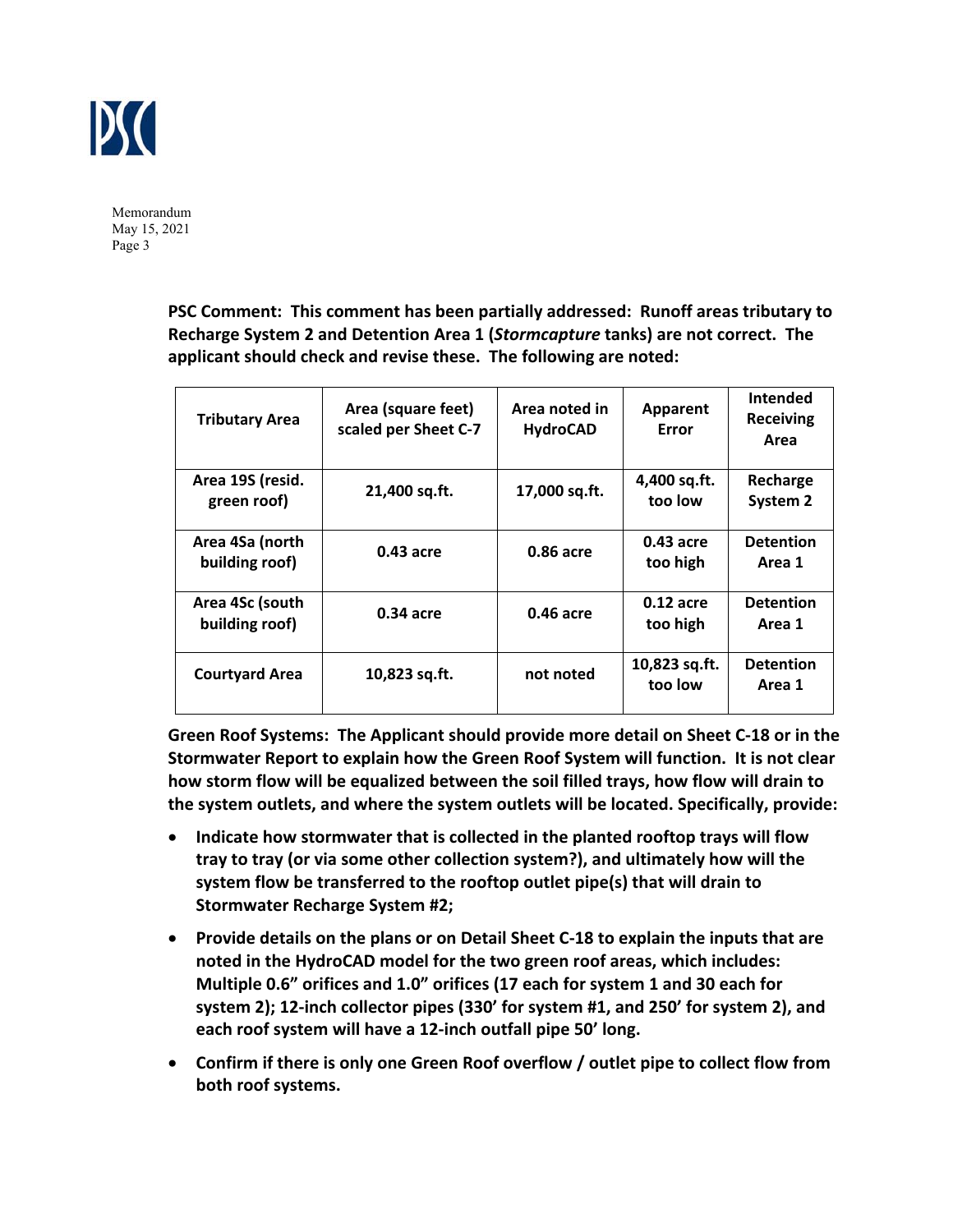

> **The detail on Sheet C‐18 shows a 12‐inch buffer between green roof trays and roof parapet walls. Is this the intent for installation, and if so, does that reduce the effective area of green roof systems and storage provided in HydroCAD?**

The garage includes proposed stormwater facilities to collect, treat, and infiltrate stormwater runoff and underdrain facilities for control of groundwater. The design, installation, and operation of these systems within the garage and within 10 ft. of the exterior wall of the garage are governed by "248 CMR: 10.00 Uniform State Plumbing Code" which provides that storm water drains shall be subject to 248 CMR 10.00 (248 CMR 10.01 (2) (b))). "Plumbing includes the work and/or practice, materials and fixtures used in the installation, removal, maintenance, extension and alteration of a plumbing system…in connection with any…storm drainage facilities…within or adjacent to any building, structure…" In our opinion, the design of the garage stormwater and underdrain facilities must be performed by a Massachusetts Plumbing or Mechanical Professional Engineer and the stormwater management and underdrain facilities must comply with "248 CMR: 10.00 Uniform State Plumbing Code". The aforesaid notwithstanding, we have provided comments on the design of storm drainage facilities within the garage as submitted.

2. Submit a revised design for the garage stormwater and underdrain facilities in compliance with "248 CMR: 10.00 Uniform State Plumbing Code." Alternatively, provide documentation establishing that the provisions of "248 CMR: 10.00 Uniform State Plumbing Code" do not apply.

*Tetra Tech Response: In coordination with Wozny Barber, the MEP that typically works with the Hanover Company on similar projects, a pre‐approval is being requested from the State Plumbing Board for the Cultec Subsurface Recharge System beneath the garage. A hearing is anticipated in April and the decision will be provided. Piping materials to and from the subsurface systems maybe subject to the plumbing code. All stormwater piping that is subject to the State Plumbing Code is called out to be ductile iron.* 

**PSC Comment: The code compliance issue has been addressed, but we note the following errors on the revised plans concerning systems under the garage floor:** 

**a. Detention Area 1 (***Stormcapture* **tanks) is noted in HydroCAD as Pond 19P however the post‐development tributary area plan (Figure 3) requires a matching identifier for this 19P area.**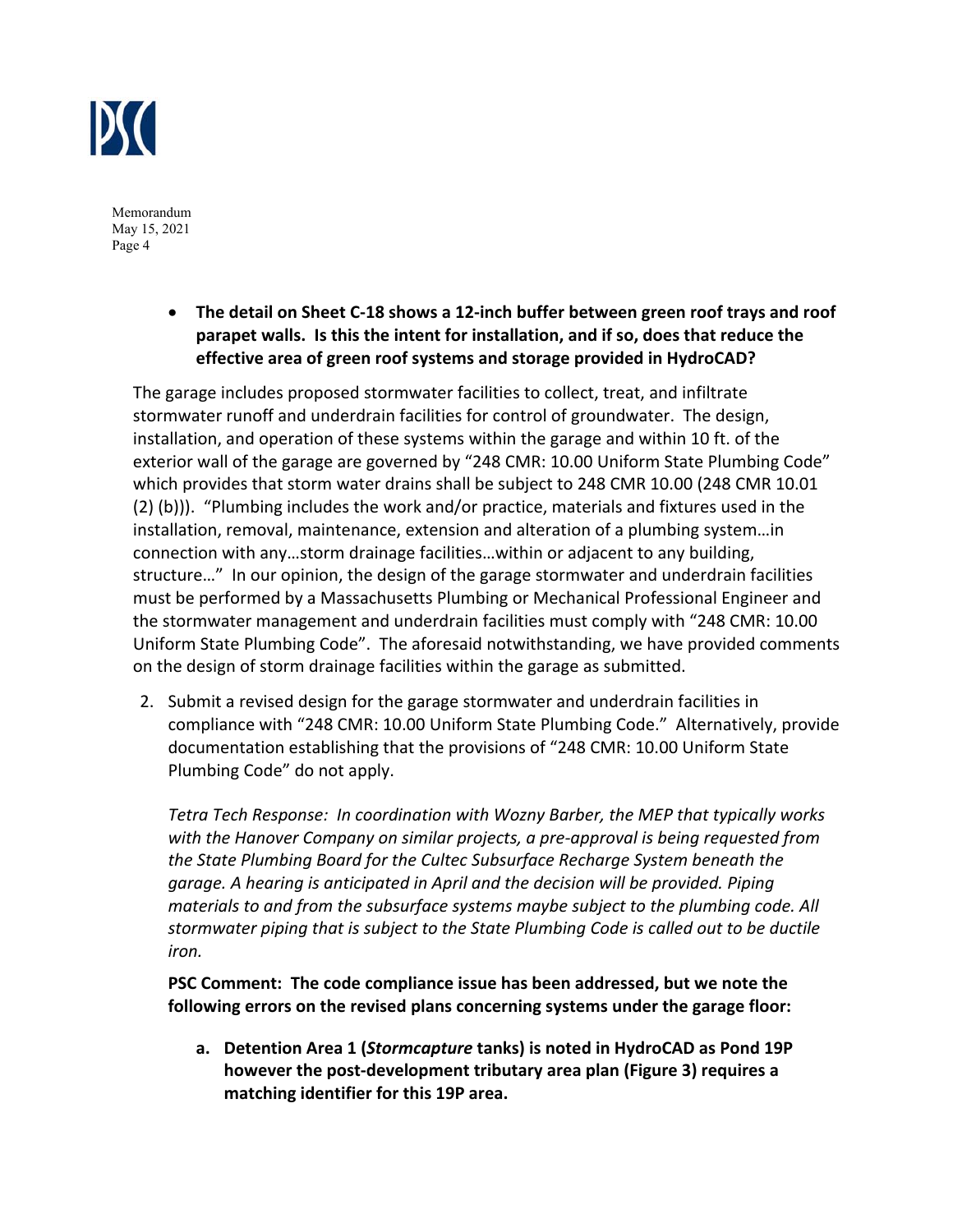

- **b. The southerly roof drain connection to Detention Area 1 is noted as HDPE. This should be revised to cast iron to agree with other pipes subject to the plumbing code.**
- **c. The southerly roof drain invert out of the building should be revised to be higher: It is listed as 222.28, which is lower than the invert into Detention Area 1 (noted as 222.5 at Detail Sheet C‐18).**

| $\mu$ . Detention Area I butlets on sheet C-7 do not an agree with hydrocAD inputs |                                   |  |  |
|------------------------------------------------------------------------------------|-----------------------------------|--|--|
| Sheet C-7, Outlet DMH-20                                                           | HydroCAD Model for Pond 19P       |  |  |
| Overflow outlet (12" dia.) 217.5                                                   | Overflow outlet (12" dia.) 220.96 |  |  |
|                                                                                    |                                   |  |  |

2" orifices (3) inv. 217.5  $\vert$  2" vert. orifice (3) inv. 221.0

4.5" orifice inv. 224.0 3" vert. orifice inv. 225.0

4' weir inv. 227.25 4' weir inv. 227.25 (ok)

**d. Detention Area 1 outlets on Sheet C‐7 do not all agree with HydroCAD inputs:** 

- **e. Pond 19P (Stormcapture) includes a stone storage area "Field A" with invert 220 and dimensions of 8' x 496' x 8.58'. Please explain the purpose of this input, and if valid, explain the dimensions and volume calculations.**
- **f. All connecting equalizer pipes at Recharge Area 4 should be noted as cast iron.**
- **g. Invert elevations should be noted for all equalizer pipes at Recharge Area 4 (and it appears that this equalization elevation is 217.3…please confirm)**
- 3. The garage floor elevation above Subsurface Recharge Area #3 needs to be specified, and the transition from floor elevation above Area #3 to the floor above Area #4 (listed as FFE 222.50) needs to be explained or detailed by the Applicant. Also, details need to be provided to explain how drag-in water and snow melt from the covered garage levels will be collected, treated, and disposed.

*Tetra Tech Response: The garage floor elevation above Subsurface Detention Area #1 (location of the former Subsurface Recharge Area #3) is 233.67. The floor elevation will slope moderately for the first 43 feet and will ramp down towards Area #4 at 6.2%. Cube3, the architect for the project has provided a cross section depicting these*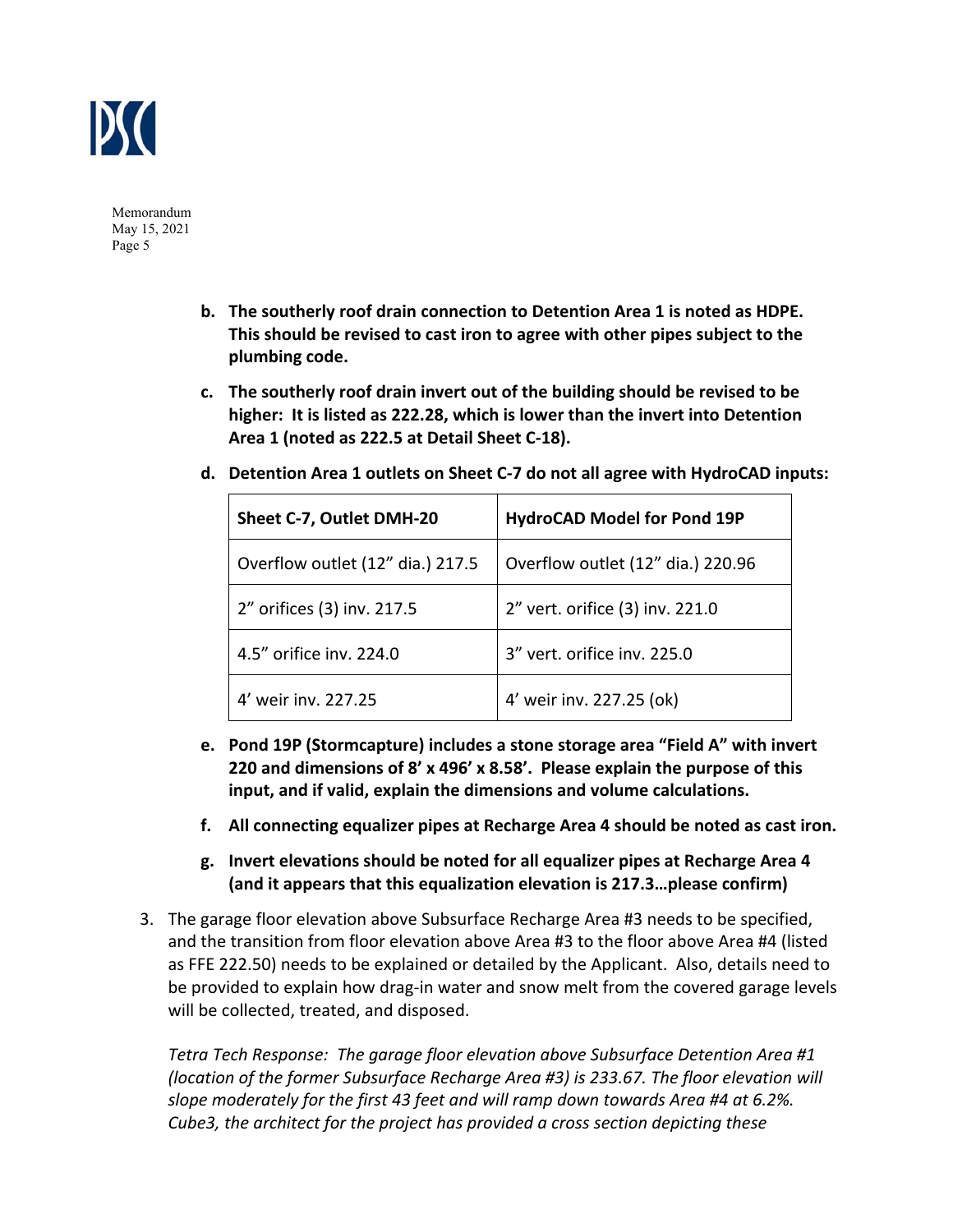

> *elevations and it has been added to sheet C‐18. Please note that Cube3 has elevated the east end of the garage to elevation 223.0.*

*Drag in water and snow melt from the covered levels of the garage will be collected by garage floor drains. The floor drains will be directed to an Oil and Gas separator and then discharge to the sanitary sewer system and treated at the on‐site wastewater treatment facility.* 

**PSC Comment: This comment has been partially addressed in that floor elevations in relation to the proposed subsurface stormwater storage and recharge zones have been clarified and detailed. However, plan locations and details have not been provided for the proposed garage floor drains and proposed MWRA Oil/Water Separator (noted on Utility Plan Sheet C‐9) on the lower garage level. Locations and details of floor drains, sewer piping, and Oil/Water structure should be provided to ensure that they will not conflict with proposed subsurface stormwater structures.** 

4. The large block retaining wall detail on Detail Sheet C‐14 needs to be modified to show and call for a cap of sufficient height above the retained grade to prevent stormwater from upgradient offsite areas flowing onto the porous pavement, such as in the southwest area of the Site.

*Tetra Tech Response: A new detail on Sheet C‐14 has been added to depict the wall cap extending above the adjacent retained grade, creating a swale to provide positive drainage away from the wall so run on will not occur on the porous pavement.* 

**PSC Comment: The spot grades added to Grading and Drainage Plan Sheet C‐7, and the referenced detail on Sheet C‐14 have adequately addressed this comment.**

5. The design of retaining walls that border porous pavement must withstand occasional saturated subsurface conditions, and prevent short‐circuiting of stormwater intended to be recharged to the subsurface (and not be released as surface flow). We concur with the Applicant's notes for the large block gravity retaining wall on Detail Sheet C‐14 that call for a waterproof barrier and for retaining walls to be designed by a Massachusetts Registered Structural Engineer. However, in addition to the existing notes, we recommend that the large block gravity wall detail be modified to illustrate installation of an appropriate durable membrane to direct infiltration vertically and prevent lateral movement (through wall) from the adjacent porous pavement storage stone. The detail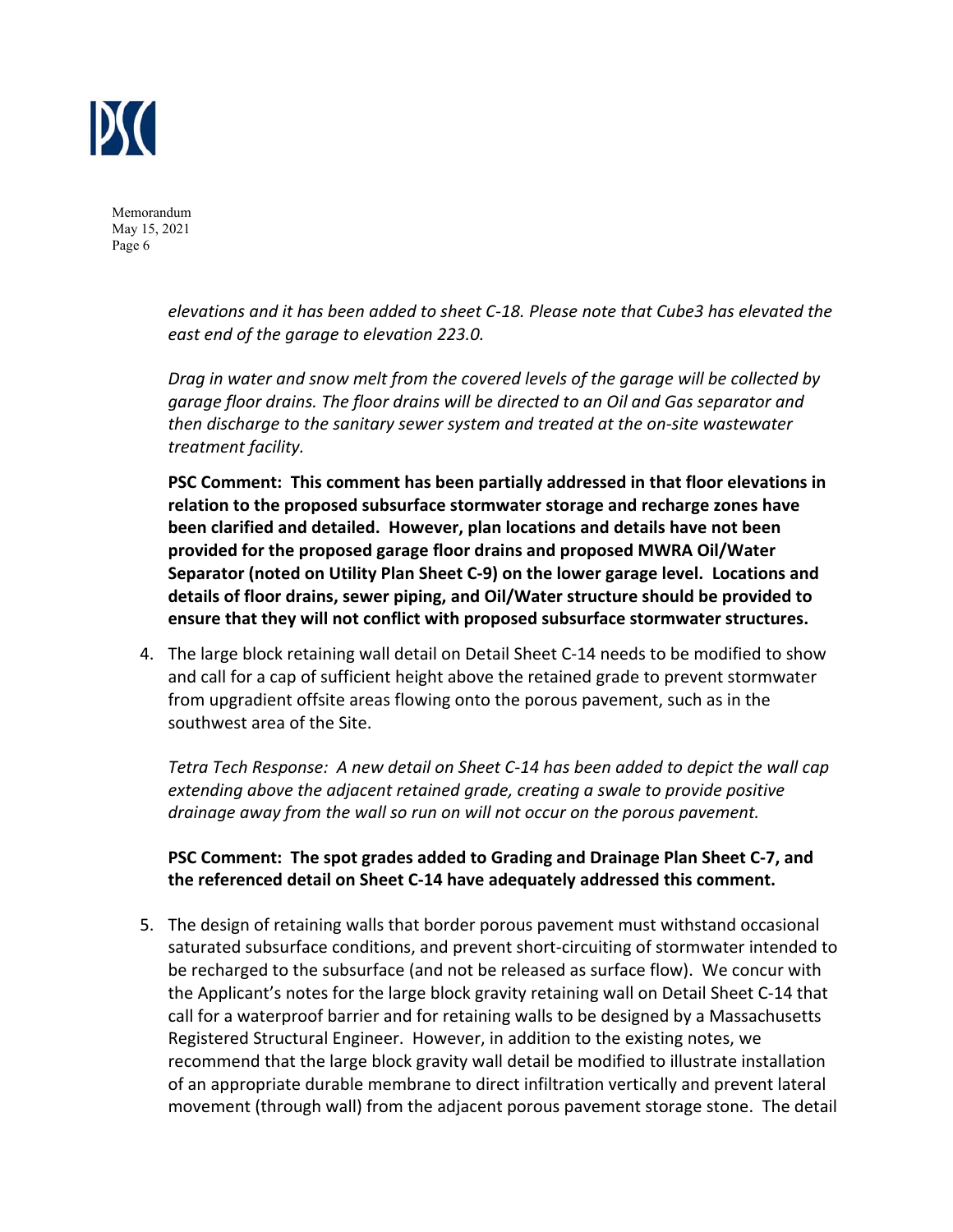

> should also specify the type and thickness of the membrane; and the membrane should extend to sufficient depth to prevent break‐out at slope areas adjacent to the wall.

> *Tetra Tech Response: The large block wall detail has been revised to illustrate a 20‐ millimeter PVC liner to direct infiltration vertically where the wall retains the porous pavement. The detail indicates that the liner shall extend 12 inches into native soils to so that breakout will not occur in adjacent slopes.*

## **PSC Comment: This comment has been addressed.**

6. The setback of the eastern end of Subsurface Recharge Area 4 (under the garage) from the wastewater treatment facility effluent disposal area is 35‐feet. Although the SWH does not specify a setback specific to a treated effluent disposal area, it does require infiltration systems to be located at least 50‐feet from septic system absorption fields. The Applicant should defend the adequacy of the 35‐foot setback given the interaction between effluent disposal and stormwater recharge reported in the mounding analysis.

*Tetra Tech Response: (per Sanborn Head) – The 35‐foot setback of Subsurface Recharge System #4 and the wastewater soil absorption system exceeds the recommended guidance of 25 feet in the MADEP "Guidelines for the Design, Construction, Operation, and Maintenance of Small Wastewater Treatment Facilities with Land Disposal" revised July 2018 (MADEP WWTP Design Guidelines). Please refer to Table 2 on pages 43 and 44. Further, the combined flows from stormwater recharge at Area 4 and the wastewater soil absorption system were considered in the wastewater mounding analysis that was completed as part of the Hydrogeologic Evaluation Report for the wastewater system that was reviewed and approved by MADEP by letter dated June 16, 2020.* 

**PSC Comment: This comment has been partially addressed regarding setback rules: However, compared to the stormwater design that existed in March 2020 when the**  *Hydrogeologic Evaluation Report* **was prepared by Sanborn Head, Stormwater Recharge Area 4, which is only 35‐feet from the wastewater treatment system soil absorption system (SAS) has increased in size, and the volumes of recharge at Area 4 have increased substantially (more than doubled)1 , and, field measured infiltration** 

<sup>&</sup>lt;sup>1</sup> March 2020 recharge volumes at Area #4: 10-year volume = 0.218 acre-feet, 100-year volume = 0.938 acre-feet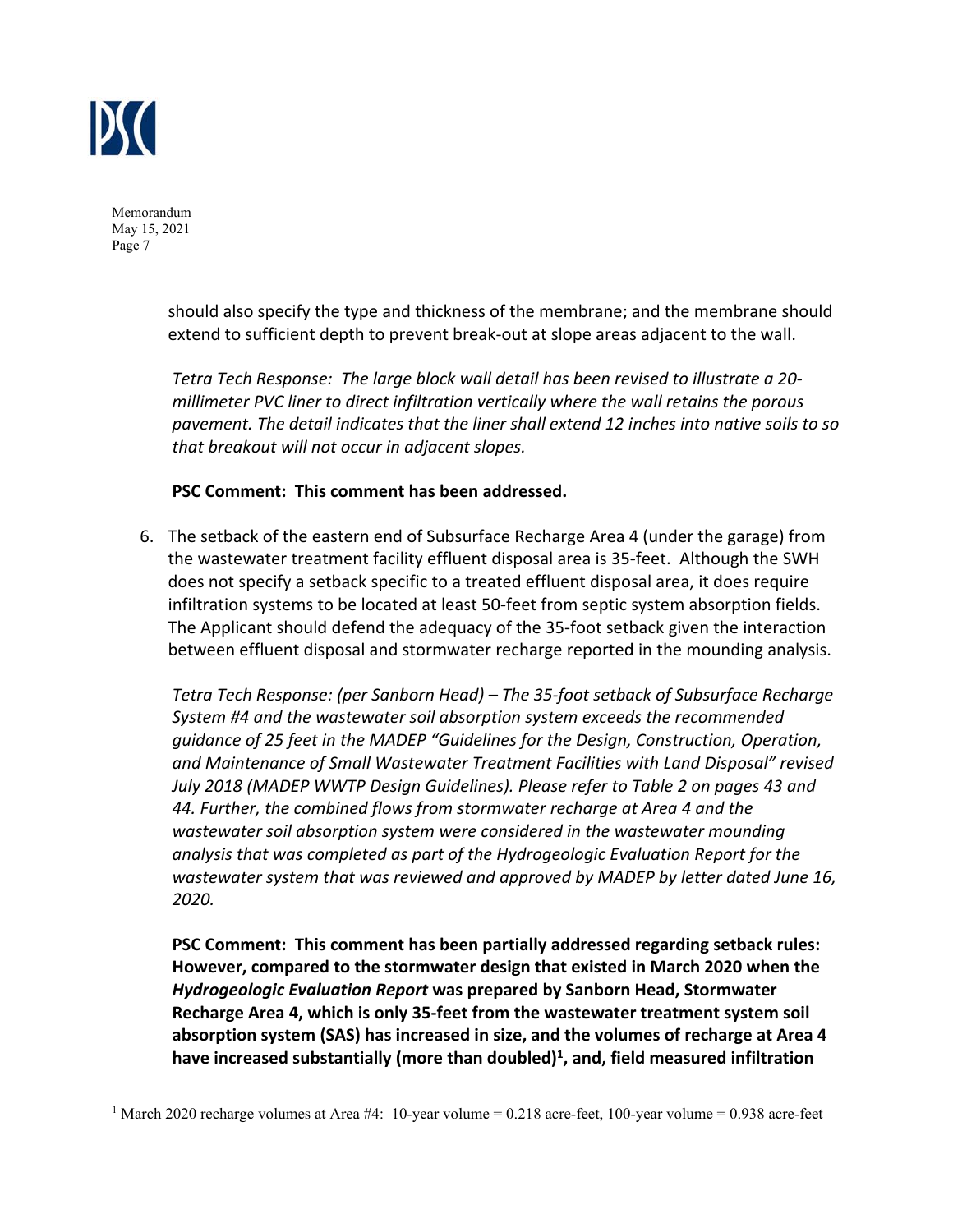

> **rates have been found to be more restrictive. For these reasons we continue to recommend a comprehensive groundwater mounding analysis that factors in all currently proposed stormwater recharge zones, and the treated effluent soil absorption system (SAS). Also see Comments 21.a and 32.b below.**

- 7. The Applicant needs to revise the plan to include additional access manholes to inspect and maintain the four Subsurface Stormwater Recharge Areas, and we recommend the following:
	- a. For Subsurface Stormwater Recharge Areas #1 and #2, we suggest that one 4‐ foot diameter manhole be located at one end of each chamber, and at the opposite end provide a 6‐inch diameter clean‐out brought to grade finished with a road box. Also, each chamber row needs to have at least one 6‐inch inspection port in the middle of the row.

*Tetra Tech Response: The 4‐foot diameter manholes have been placed on Subsurface Recharge Area #1 and #2 as suggested above. Additional 6" inspection ports (which function the same as a clean out) have been called for at the end of the rows that do not have manholes. Inspection ports have been provided in the middle of each row.* 

#### **PSC Comment: This comment has been addressed.**

b. For Subsurface Stormwater Recharge Areas #3 and #4 as located under the garage floor, we suggest that one 4‐foot diameter manhole be located at one end of each long chamber row (there are 12 of these long rows), and at the opposite end of each long row place a 6‐inch diameter clean‐out access brought to grade finished with a road box. And, for the ten shorter chamber rows, we suggest placement of a 6‐inch clean‐out brought to grade, finished with a road box at each end. Also, each long chamber row needs to have at least one 6‐inch inspection port in the middle of the row. (Also see comment 2).

*Tetra Tech Response: Subsurface Recharge Area #4 has been revised to call for a 4‐foot diameter manhole at one of each long row and an inspection port (which functions the same as a clean out) at the opposite end as recommended. For the shorter rows, an* 

Compare, current design Area #4 volumes: 10-year volume = 0.641 acre-feet, 100-year volume = 2.230 acre-feet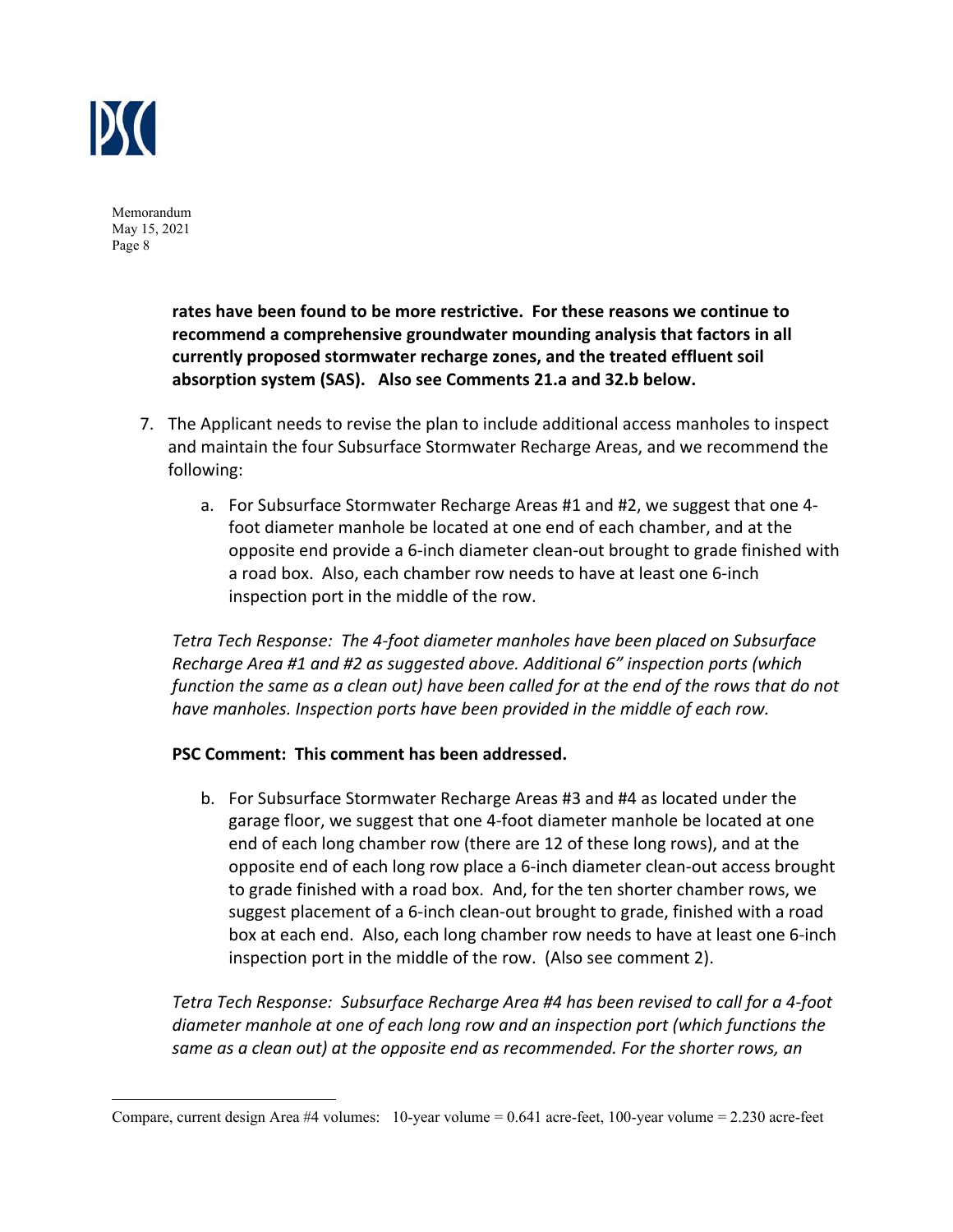

> *inspection port has been added at each end. In addition, an inspection port has been added to the middle of each long row.*

*For Subsurface Detention Area #1, access manholes have been placed per the manufacturer's recommendations. These subsurface detention areas can be access by maintenance personnel and they will be able move between chambers to inspect and perform maintenance.* 

#### **PSC Comment: This comment has been addressed.**

8. The Underground Injection Control Regulations, 310 CMR 27.00, require registration of certain infiltration best management practices, e.g., all dry wells, infiltration trenches, subsurface structures, and leaching catch basins must be registered.<sup>2</sup> The Applicant needs to advise on their plan to comply with this UIC policy.

*Tetra Tech Response: If it is determined that the subsurface infiltration best management practices require registration under the Underground Injection Control Regulations, the Applicant will register prior to applying for a Certificate of Compliance.* 

#### **PSC Comment: This comment has been addressed.**

#### Needs for Additional Field Testing to Support BMP Designs

9. The infiltration rate selected for Subsurface Recharge Area #1 is based on Sanborn Head's Guelph permeameter method test at location SH‐TP‐205 at the south end of the proposed recharge area. The test was conducted at elevation  $227\pm$ , about 3-feet above the proposed bottom elevation of this recharge area (224). Given that this important test was 3‐feet above the elevation of the bottom of the proposed recharge area (infiltration tests should be conducted at the proposed system bottom elevation), and given the large size of the recharge area shown on the plans (5 chamber rows, each about 86‐feet long), we recommend that the Applicant excavate a second test pit and obtain a second permeameter test at the other end of the proposed recharge zone to (1) confirm the first infiltration result, and (2) if found to be different, 50% of the lowest

<sup>&</sup>lt;sup>2</sup> For information on the UIC program and its application to infiltration BMPs, see http://www.epa.gov/ npdes/pubs/sw\_class\_v\_wells\_fs.pdf. See also http://www.mass.gov/eea/agencies/massdep/water/drinking/ shallowinjection-well-closure-q-and-a-summary-for-the-.html.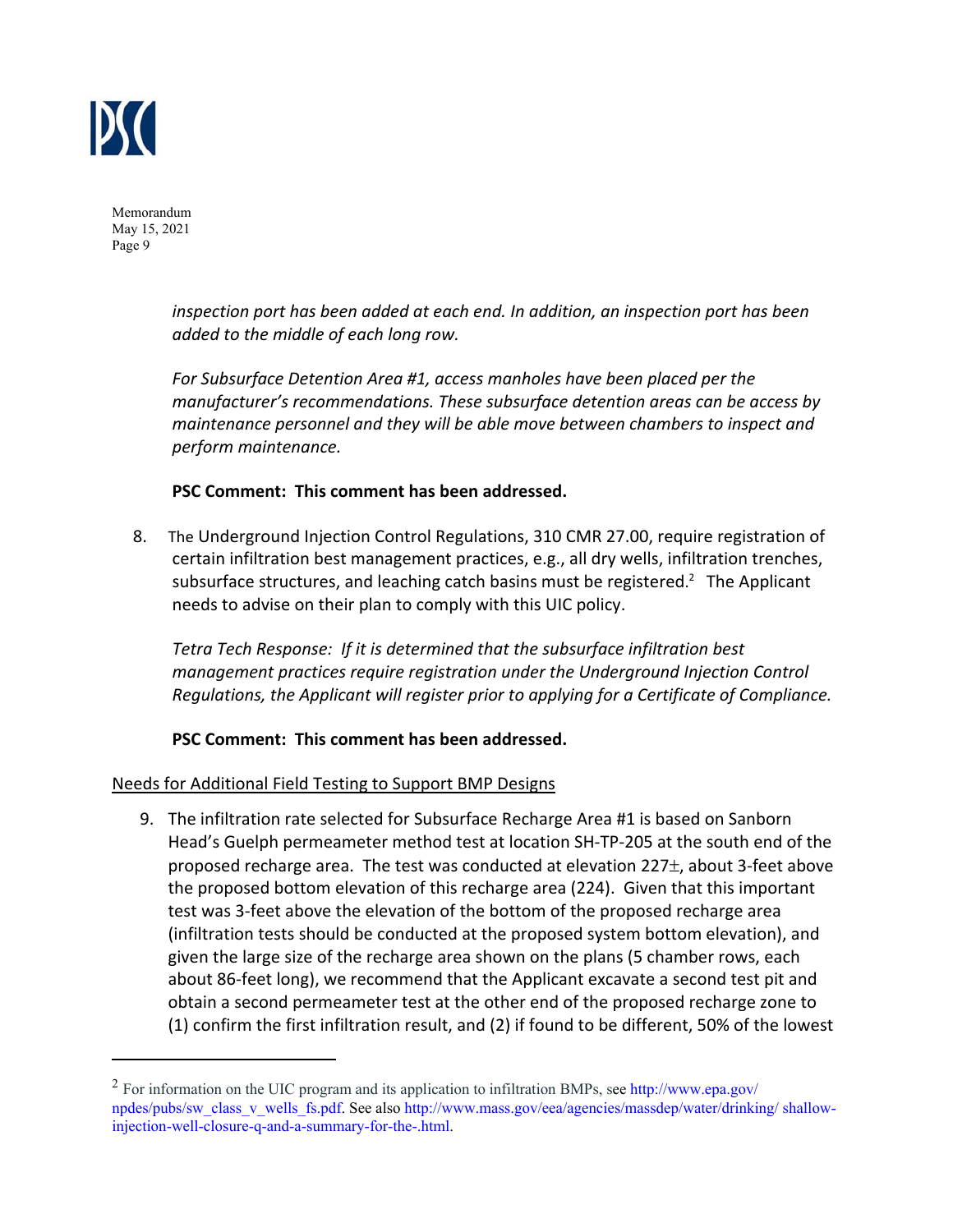

> value of the two tests should be used in accordance with the Massachusetts Stormwater Policy. This additional test location will help to confirm that ESHGW and bedrock will not be a concern for this system. Additional field testing (observation pits, infiltration tests) should be witnessed by a qualified Town representative.

> *Tetra Tech Response: Sanborn Head performed the second test pit as requested. The design infiltration rate was determined to be 1.1 inches per hour. The HydroCAD calculations were updated with the lower design infiltration rate. The size of Subsurface Recharge Area #1 remains unchanged. The Stormwater Infiltration Data Report prepared by Sanborn Head has been updated and is included in Appendix G of the revised Stormwater Management Report.*

#### **PSC Comment: This comment has been addressed.**

10. The infiltration rate selected for Subsurface Recharge Area #2 is based on Sanborn Head's Guelph permeameter method test at location SH‐TP‐207 at the south end of the proposed recharge area. The test was conducted at elevation  $224<sub>\pm</sub>$ , about 3.5-feet above the proposed bottom elevation of this recharge area (220.5). Given that this important test was about 3.5‐feet above the elevation at the bottom of the proposed recharge area (infiltration tests should be conducted at the proposed system bottom elevation), and given the large size of the recharge area shown on the plans (4 chamber rows, each about 105‐feet long), we recommend that the Applicant excavate a second test pit and obtain a second permeameter test at the other end of the proposed recharge zone to (1) confirm the first infiltration result, and (2) if found to be different, 50% of the lowest value of the two tests should be used in accordance with the Massachusetts Stormwater Policy. This additional test location will help to confirm that ESHGW and bedrock will not be a concern for this system. Additional field testing (observation pits and infiltration tests) should be witnessed by a qualified Town representative.

*Tetra Tech Response: Sanborn Head performed the second test pit as requested. The design infiltration rate was determined to be 1.1 inches per hour. The HydroCAD calculations were updated with the lower design infiltration rate. The size of Subsurface Recharge Area #2 remains unchanged. The Stormwater Infiltration Data Report prepared by Sanborn Head has been updated and is included in Appendix G of the revised Stormwater Management Report.*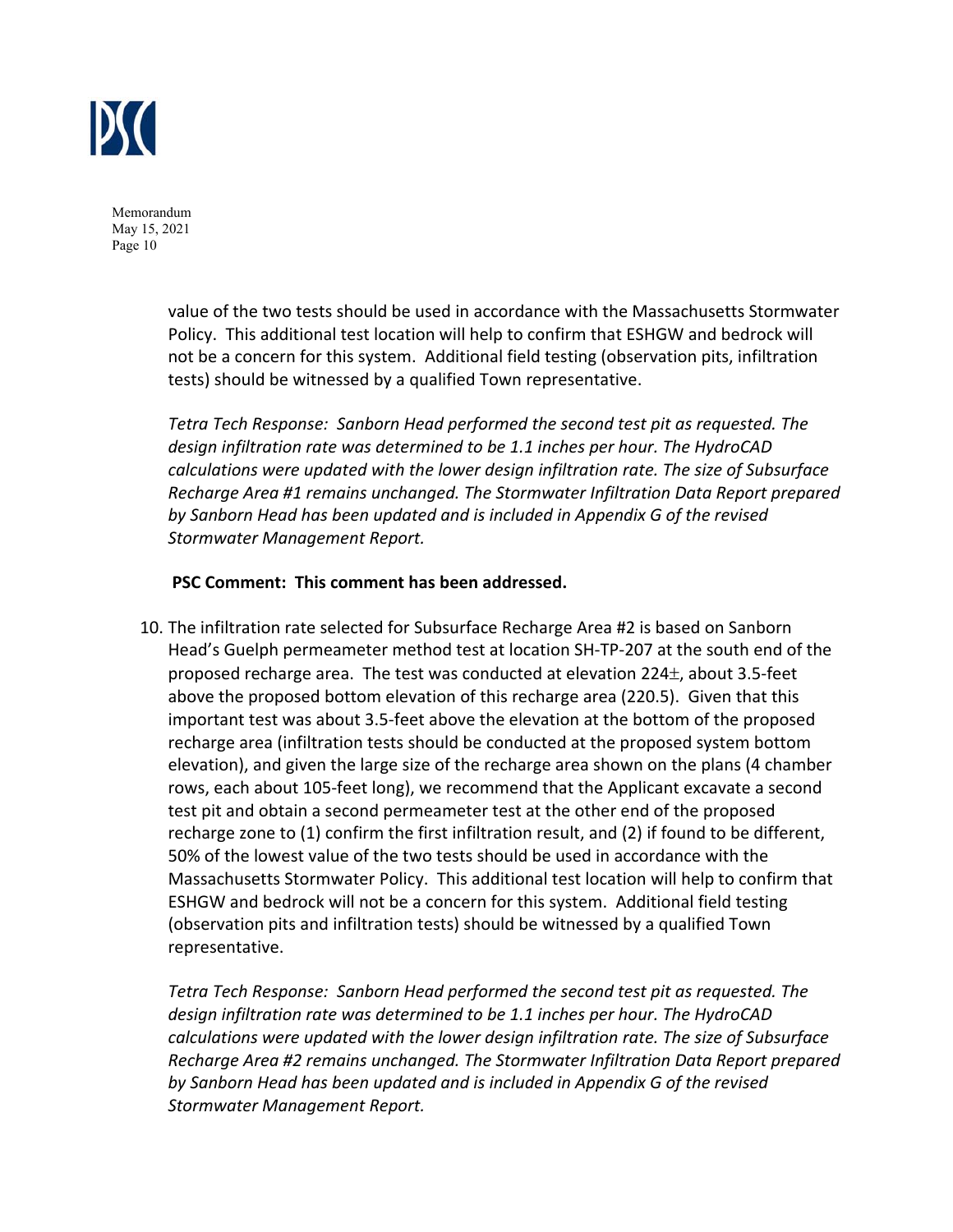

## **PSC Comment: This comment has been addressed.**

- 11. The infiltration rate selected for Subsurface Recharge Area #4 is based on Sanborn Head's Guelph permeameter method test at location SH‐TP‐201 at the middle of the south wing of this U-shaped recharge area. The test was conducted at elevation  $214<sub>\pm</sub>$ , about 2‐feet below the proposed bottom elevation of this recharge area (216); and the proposed recharge area base elevation (216) is close to the existing ground elevation (218) in the southeast corner. Two other more recent test pits SH‐TP‐305 & SH‐TP‐306 were excavated in the east end and north side of this proposed recharge area. TP‐305 at the north side was excavated to elevation 215, 1‐foot below the proposed system base; and this depth is inadequate to properly evaluate soils conditions under the system. However, TP‐306 at the east end was excavated to adequate depth (elevation 209.5), and there were no signs of ESHGW or rock. Therefore, a few recommendations follow from these observed results:
	- a. Because site grades vary by seven feet across this recharge area from 218 at the low end to 225 at the high end, the Applicant needs to add specifications to the Site Plans to require the removal of top and sub‐soils below this system, and require the use of Title‐5 sand for replacing unsuitable soils and for raising grades under the recharge system and areas the sides of the recharge systems.

*Tetra Tech Response: A note has been added to the Grading and Drainage Plan that requires the removal of top and subsoils to be removed beneath the system until gravelly loamy sand layer is reached (this is layer of the permeameter test) and backfilled to elevation 216 with Title 5 sand.* 

#### **PSC Comment: This comment has been addressed.**

b. Given the location of recharge area #4 under a garage floor, and given the size of recharge area #4, which will have 191 chambers arrayed in a large U‐shape configuration of rows, we recommend that the Applicant excavate a second deeper test pit on the north side, and obtain a second permeameter test at this north wing, to (1) confirm the first infiltration result, and (2) if found to be different, 50% of the lowest value of the two tests should be used in accordance with the Massachusetts Stormwater Policy. The recommended deeper test pit will help confirm that ESHGW and bedrock will not be a concern in the north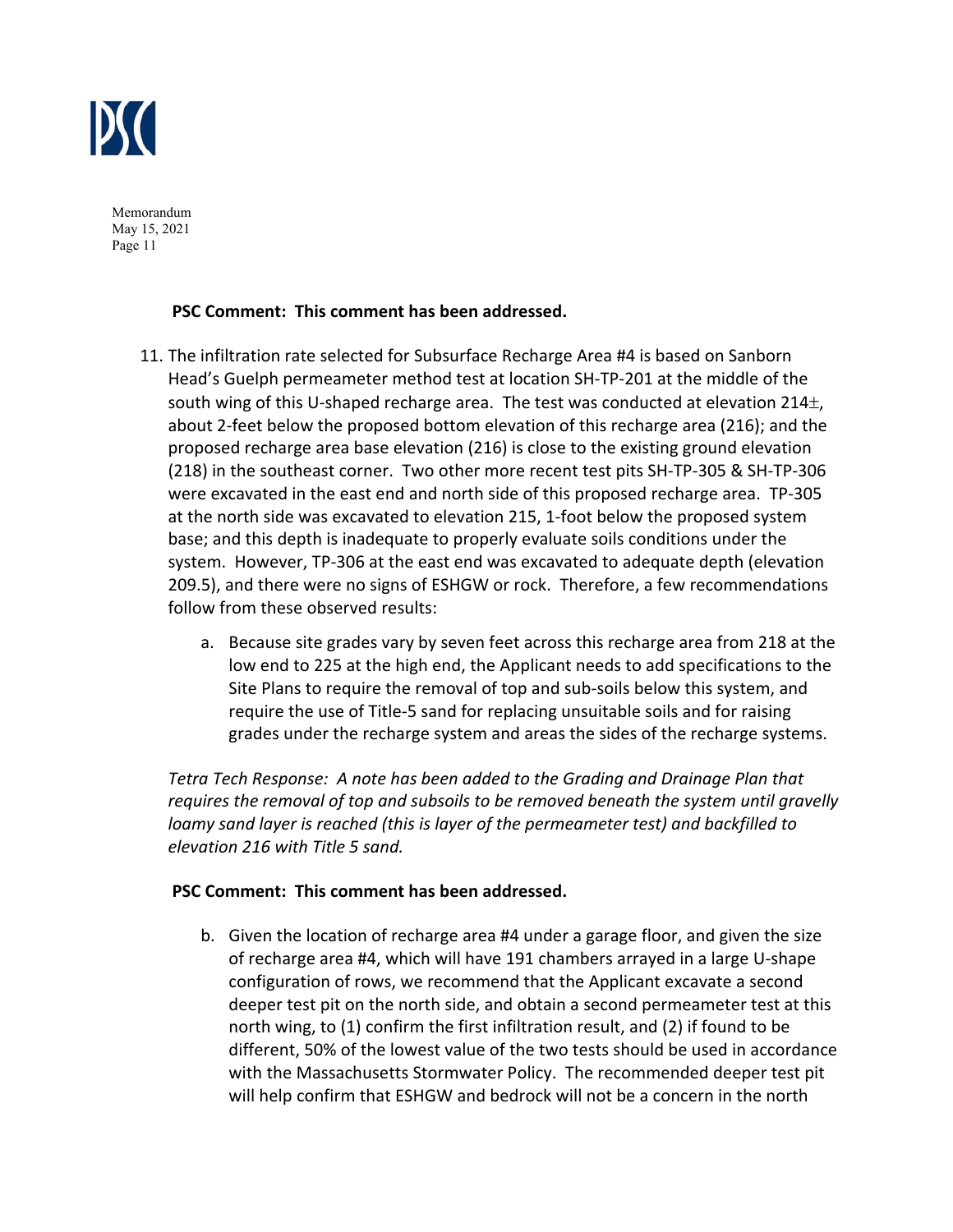

> wing. Additional field testing (observation pits and infiltration tests) should be witnessed by a qualified Town representative.

*Tetra Tech Response: Sanborn Head performed the second test pit as requested. The design infiltration rate was determined to be 1.6 inches per hour. The HydroCAD calculations were updated with the lower design infiltration rate. The size of Subsurface Recharge Area #3 increased by adding and additional long run of chambers on each side of the system. The Stormwater Infiltration Data Report prepared by Sanborn Head has been updated and is included in Appendix G of the revised Stormwater Management Report.* 

# **PSC Comment: This comment has been addressed (note, reference to Area #3 above should be to Area #4).**

12. Subsurface Recharge Area #3 is the mirror image on plan view of recharge area #4, however existing grades are moderated, varying from 232 to 236: Two test pits (SH‐TP‐ 203 & SH‐TP‐304) were excavated in the south wing and north wing respectively of the U‐shaped area. TP‐203 was excavated to elevation 225, 3.5‐feet above the proposed bottom of recharge system (elevation 221.5); and TP‐304 was excavated to elevation 219.5 which is only 2‐ft below the proposed system base. Also, a boring SH‐3/SH3‐A which was drilled near the northeast corner of this proposed Recharge Area #3, at surface elevation 234, and refusal was encountered at a depth of only 6.6-feet<sup>3</sup>. Given the location of recharge area #3 under a garage floor, given the large system size identical to that of recharge area #4 (191 chambers), given the nearby refusal (boring SH-3/SH-3A), and given that the two soils evaluation test pits are either too high (TP-203) or not deep enough (TP‐304), we recommend additional test pits to confirm soils types and to check for ESHGW and rock, and these should be excavated to 4‐feet below the proposed system base elevation. In addition, because there are no reported infiltration tests for this system, we recommend two (2) Guelph Permeameter tests at the bottom of the proposed recharge area, one within each major wing of the area.

These recommended tests will provide adequate basis for design (and also help confirm the infiltration results for area #4). The Applicant should use 50% of the lowest value of the two tests in accordance with the Massachusetts Stormwater Policy. Additional field

 $3$  Five (5) other borings on site encountered refusal at depths varying from 7.5' to 19.5'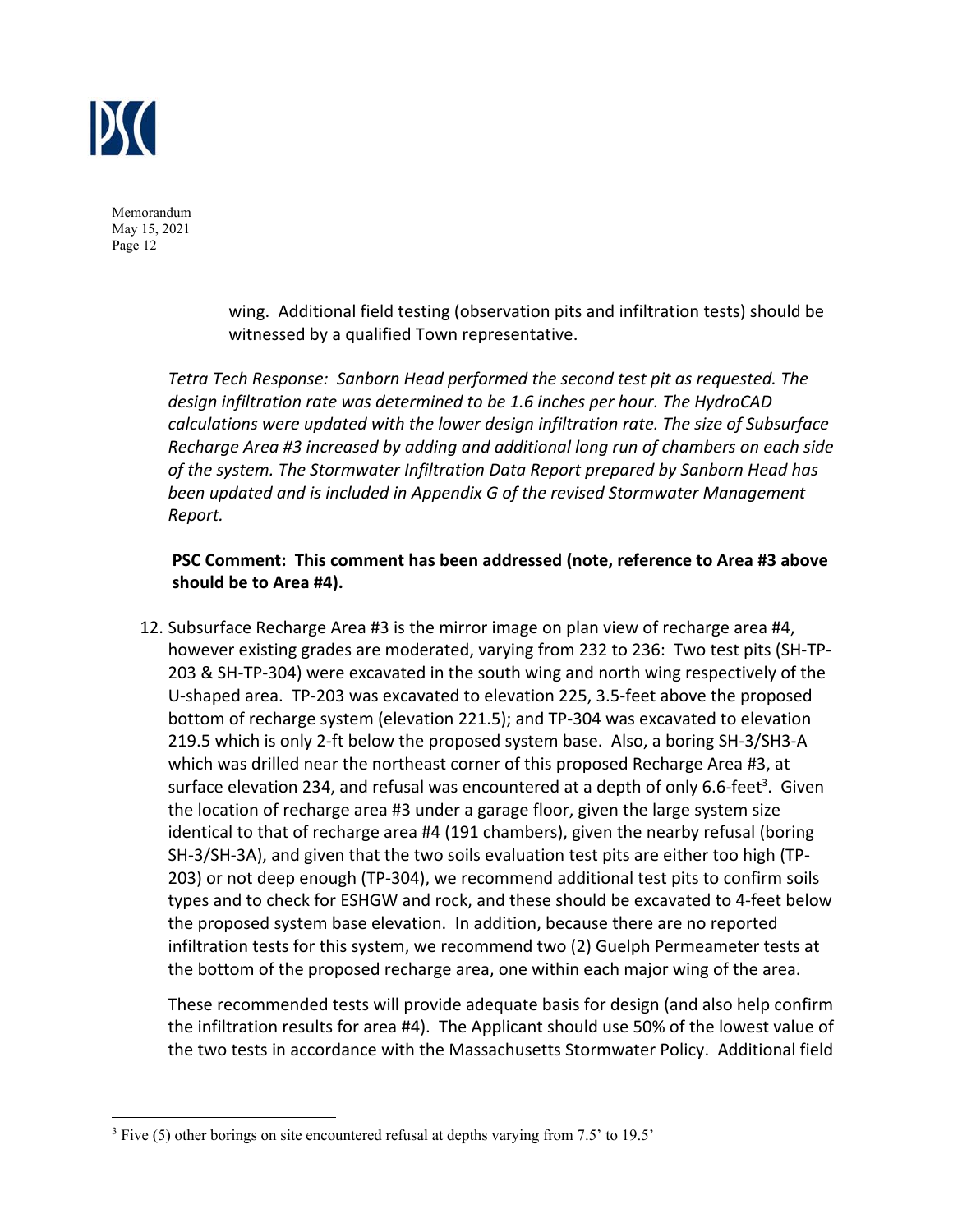

> testing (observation pits and infiltration tests) should be witnessed by a qualified Town representative.

*Tetra Tech Response: Sanborn Head conducted the additional test pits and permeameter tests as requested. Groundwater and rock were not encountered; however, the permeameter test results indicated a design infiltration rate of 0.4 inches per hour should be used. This lower infiltration rate results in the Cultec infiltration chambers being impractical. In their place, Old Castle Stormcapture chambers will be utilized. The Stormcapture chambers are essentially large precast tanks that measure 16 feet long by 8 feet wide with depths up to 14 feet. The chambers have open panels on each side and end along with 4‐inch diameter opens at the bottom slab to allow stormwater to flow into and equalize in the system.* 

*The new system is identified as Underground Detention System #1 and consists of 40 Oldcastle Strormcapture SC2 units with a depth of 10 feet. Because the bottom of the system is concrete, there will be no infiltration from the system or interaction with groundwater. The base of the system is located above ESHGW, therefore floatation is not a concern. The HydroCAD calculations have been revised to reflect this design modification.* 

*In addition, a green roof system has been added into the site design. Columbia Technologies Green Roof system is proposed to cover approximately 17,000 square feet of the residential building as well as the upper level of the parking garage.* 

#### **PSC Comment: This comment has been addressed.**

13. In reviewing all available soil evaluation test pits, it appears that a total of ten (10) test pits<sup>4</sup> have been conducted within the proposed porous pavement route, and there are five (5) other test pits<sup>5</sup> that are nearby, typically north or west of the porous pavement. Some of these test pits and infiltration tests are informative, however, in our opinion the applicant needs to perform additional field tests, and Guelph Permeameter tests for the porous pavement to confirm that subsurface conditions are consistent, and to have field documented saturated hydraulic conductivity measurement for each of the six (6) proposed porous pavement recharge areas. These field tests should confirm that

<sup>&</sup>lt;sup>4</sup> DTH 5, 6, 7 8, SH: TP-308, TP-2, TP-307, TP-102, TP-303 and TP-302  $^5$  SH: TP-105, TP-104, TP-1, TP-103, and TP-101

<sup>&</sup>lt;sup>5</sup> SH: TP-105, TP-104, TP-1, TP-103, and TP-101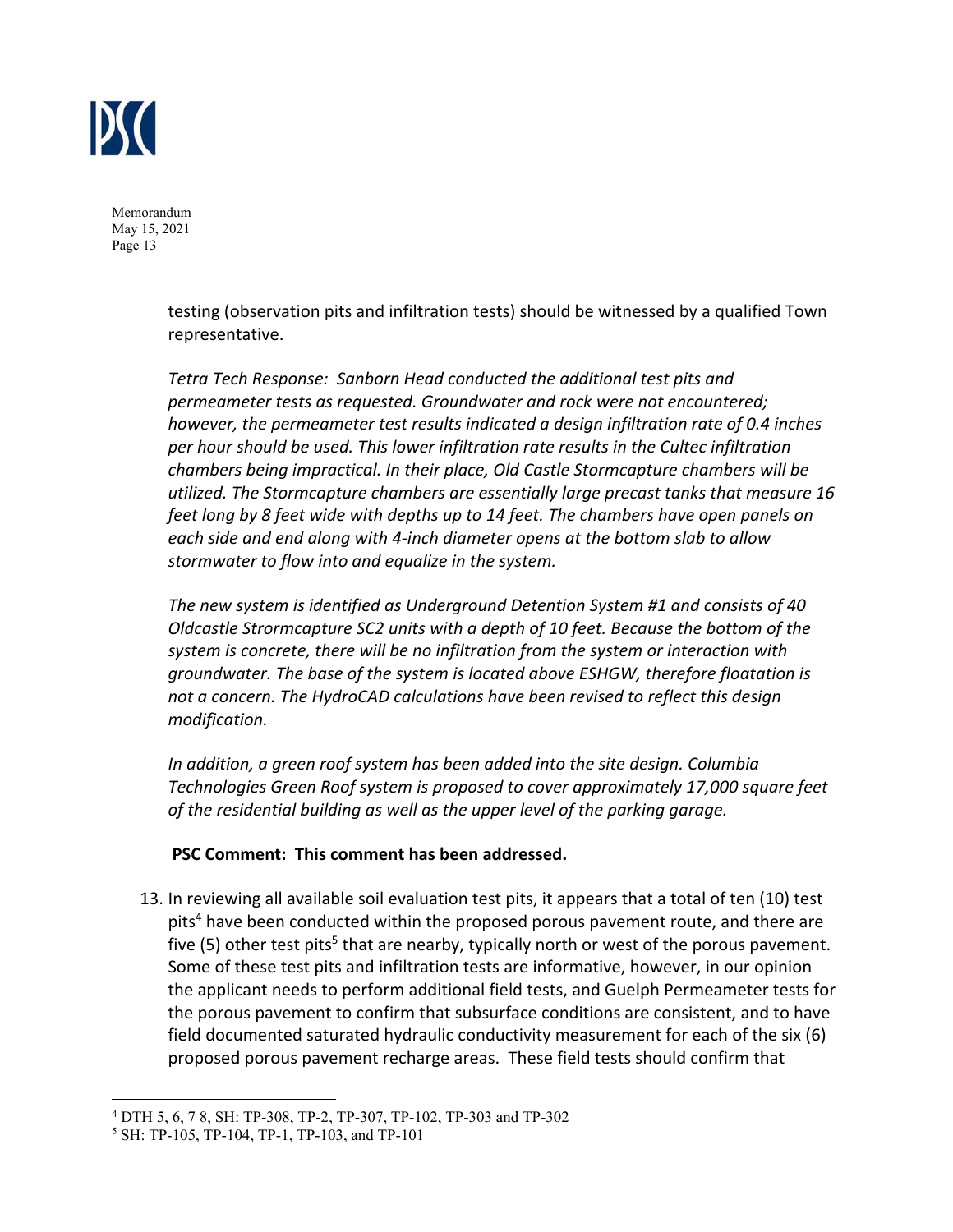

> ESHGW levels and bedrock, if present, are adequately below the base storage stone level at each of the six porous pavement zones. Additional field testing should be witnessed by a qualified Town representative. The recommended additional tests are:

| Porous Pavement<br>Recharge Zone    | Base Stone<br>Elevation | Recommended<br>Tests                       |
|-------------------------------------|-------------------------|--------------------------------------------|
| 5aP - 125 l.f. at southwest corner  | 227.7                   | 1 additional/deeper soil evaluation and    |
|                                     |                         | 1 GP test                                  |
| 5bP - 105 l.f. south of building    | 227.7                   | 1 deeper soil evaluation & 1 GP test       |
| 5cP - 75 l.f. adjacent to courtyard | 219.7                   | 1 additional soil evaluation & 1 GP test   |
| $5dP - 515$ I.f along east side     | 216.7                   | 3-GP tests about 100-ft apart from start   |
|                                     |                         | of zone to locus of SH-TP-102 <sup>6</sup> |
| 5eP - 245 l.f. northeast area       | 215.7                   | 1 additional soil evaluation & 2 GP tests  |
| 5fP - 75 l.f. final length          | 215.7                   | 1 soil evaluation & 1 GP test              |

GP = Guelph Permeameter test, at proposed base stone elevation

*Tetra Tech Response: Sanborn Head conducted an additional 10 test pits and 10 Guelph Permeameter test pits within the porous pavement per PSC's recommended schedule. The HydroCAD calculations have been updated to reflect the additional testing. Please note that the reservoir course for Area 5aP is noted as 9 inches on the Grading and Drainage plan. All other reservoir courses will remain at 6 inches.* 

#### **PSC Comment: This comment has been addressed.**

14. All new test pits or borings or infiltration tests that are completed within or near any proposed recharge area or along the porous pavement need to be clearly shown along with those already shown on the Grading and Drainage Sheets C-6 and C-7. In addition, we recommend that for each subsurface recharge area, and for points along the porous pavement where tests have been conducted, the Applicant list the ESHGW and refusal elevations that has been determined at such locations.

 $6$  Existing GP test: The elevation of this test needs to be reported. If it is at or below 216.7 then it would be useful.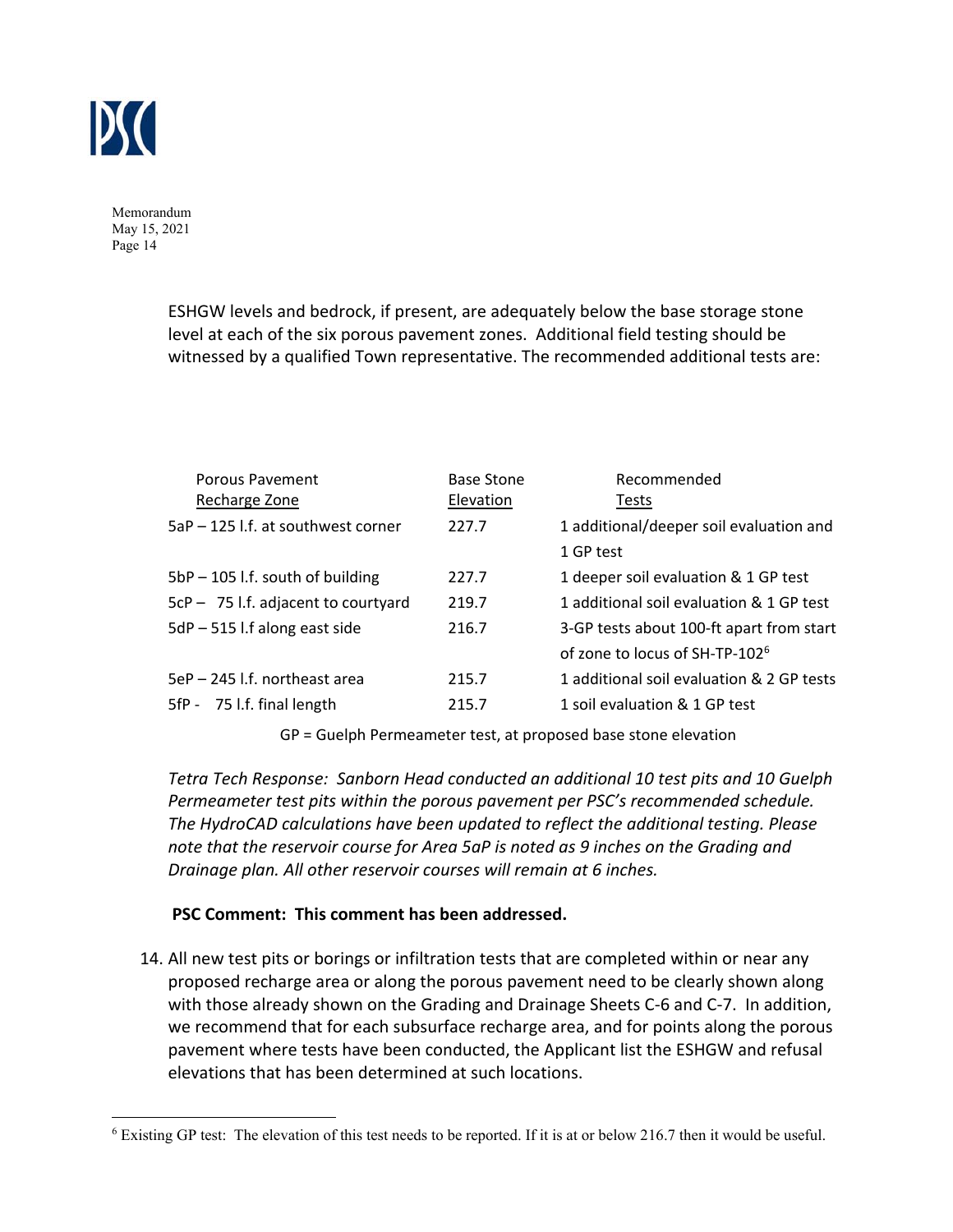

> *Tetra Tech Response: The recently completed test pits have been added to the Grading and Drainage Sheet C‐6 and C‐7. Also, the infiltration summary table from the updated Stormwater Infiltration Data Report has been added to the Grading and Drainage Sheet.*

## **PSC Comment: This comment has been addressed.**

#### Porous Pavement Design Issues

15. The proposed porous pavement section does not agree with the section recommended within Massachusetts' SWH Vol.2, Ch.2, page 119, that is based on UNHSC<sup>7</sup> Design Specifications. The Applicant needs to defend their alternative approach.

*Tetra Tech Response: The porous pavement detail has been revised to match the Massachusetts Stormwater Handbook.* 

#### **PSC Comment: This comment has been addressed.**

16. Porous paving should not receive stormwater from other drainage areas (especially areas that are not fully stabilized). The Applicant needs to address retaining wall areas, see comment 4, where stormwater will run-on to the porous pavement.

*Tetra Tech Response: A new retaining wall detail has been added to show the wall cap extended above existing grade as suggested in comment 4. Also, the grading along the top of the wall has been shown to create a swale to direct runoff from up gradient slopes away from retaining walls.* 

#### **PSC Comment: This comment has been addressed.**

17. There are six (6) sloped porous pavement areas that are designed such that the storage bed bottoms are kept level to provide the same effective storage as would exist for a flat location. This will require placement of additional stone depth to compensate for the surface slope. The Applicant needs to add a typical detail to the design plans to illustrate stone base construction, detail the transitions between zones with differing base stone elevations, and specify materials for these six proposed porous pavement recharge areas.

<sup>&</sup>lt;sup>7</sup> University of New Hampshire Stormwater Center, which has conducted extensive research into the effectiveness and precautions for, and the design of porous pavement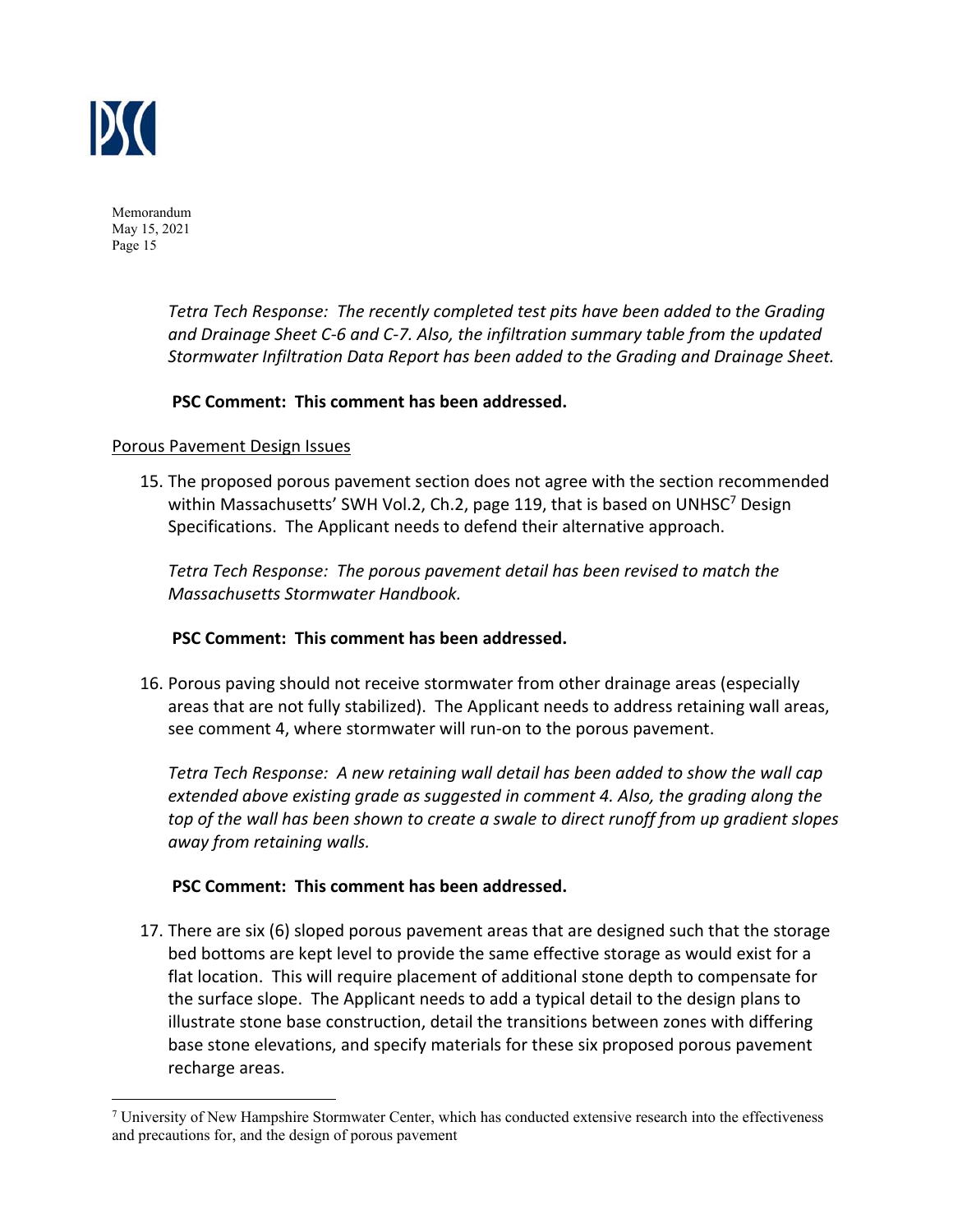

> *Tetra Tech Response: A detail has been added depicting the stone base construction. The reservoir course will remain consistent with a level base to promote even infiltration. The chocker course will vary in thickness to account for the porous pavement slopes. Materials for all layers are identified on the porous pavement detail and are consistent with the Massachusetts Stormwater Handbook.*

#### **PSC Comment: This comment has been addressed.**

18. Porous pavement zone 5fP needs a note added to Sheet C‐6 to call out the proposed base stone elevation at its intersection with South Avenue.

*Tetra Tech Response: A note has been added to porous pavement zone 5fP to identify the proposed stone base elevation at the intersection with South Avenue.* 

#### **PSC Comment: This comment has been addressed.**

- 19. Four (4) deep test holes by MetroWest Engineering are located in the southwest section of proposed porous pavement; and Sanborn Head has recently excavated one (1) additional test pit SH‐TP‐308 in this same area. As noted in comment 13, several sections of porous pavement design are not supported by on‐site testing. This lack of critical field test data needs to be corrected. Nevertheless, regarding the southwest corner of pavement, the existing five test results are noted along with specific recommendations:
	- a. DTH‐5 and DTH‐6 are located in a porous pavement area in the southwest corner of the site. Both test pits were 10-feet deep to elevation 228.7 $\pm$ . ESHGW was determined to be elevation 235.5 at DTH‐5 and elevation 234.7 at DTH‐6 which are levels about 4‐feet above the proposed finished grades of the porous pavement in these areas (230.5 to 231.5). Also, boring SH‐6 which was drilled at elevation 236 in this area encountered refusal at a depth of 7.5-feet (elevation 228.5) which is about the elevation of porous pavement in that area. The Applicant needs to address these findings relative to the feasibility of porous pavement in this section of the site, and discuss the potential rock removal and dewatering impacts that could result from excavating and grading to a level that is lower than ESHGW elevation. Also, more site investigation is warranted. The new test pit SH‐TP‐308 excavated to elevation 224 is 1.3‐feet higher than the proposed base stone elevation of 221.7. The latest test pit is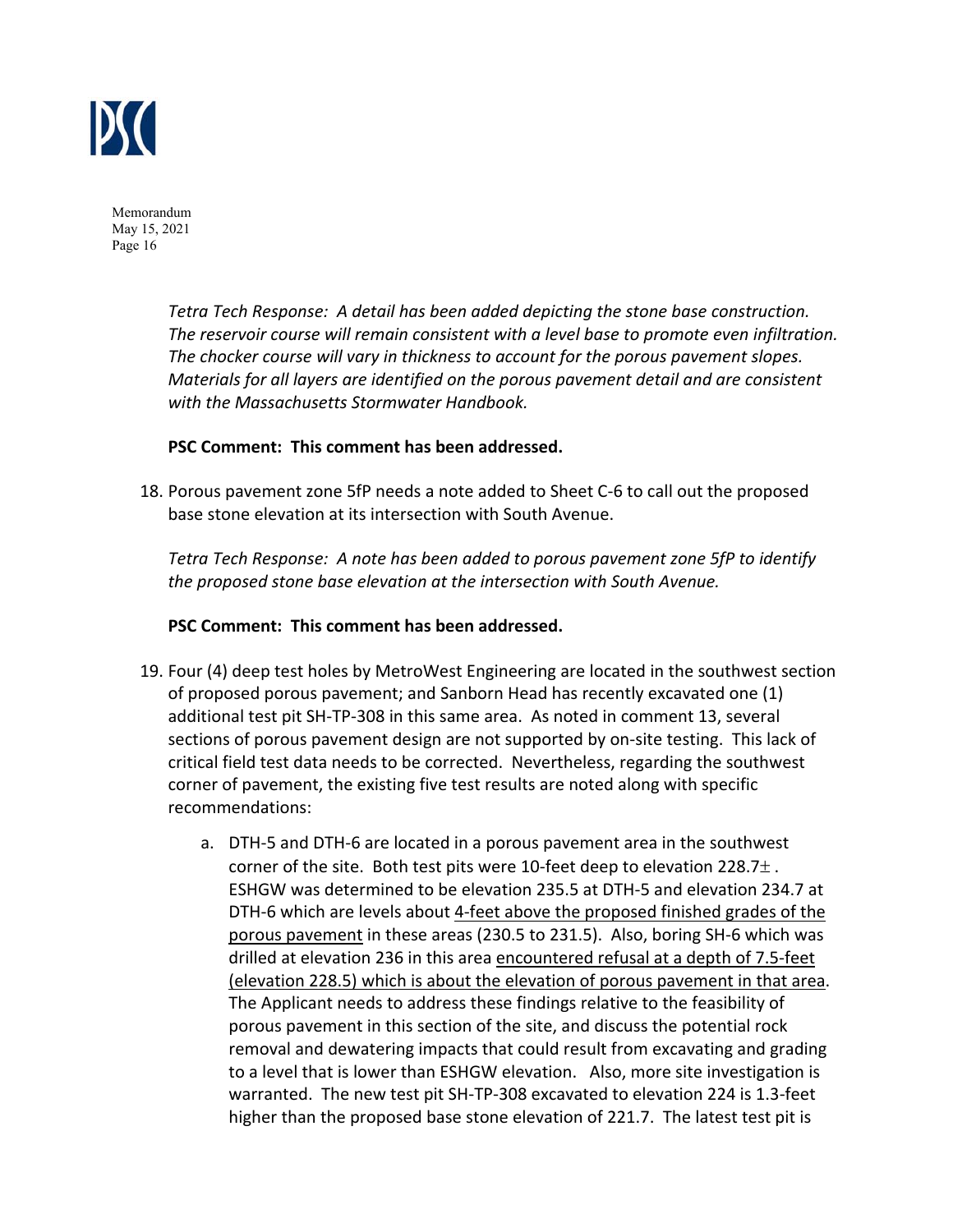

> helpful in finding no rock, but not deep enough to document soil conditions and to evaluate for ESHGW and rock further below the proposed porous pavement base. A deeper test pit should be excavated to at least 4‐feet below the proposed system base elevation. Any additional field testing (observation pits and infiltration tests) should be witnessed by a qualified Town representative.

*Tetra Tech Response: Sanborn Head excavated test pits 401 and 402 at the southwest corner of the existing building and did not encounter evidence of high groundwater that would preclude the use of porous pavement.* 

## **PSC Comment: This comment has been addressed.**

- 20. Regarding setback requirements stated in Massachusetts' SWH for porous pavement:
	- a. 50-feet from Septic Effluent Disposal (in this case, Effluent Disposal Area)<sup>8</sup>: The Applicant needs to address the hydraulic significance and impacts of proposing porous pavement above or within 50‐feet of the effluent disposal areas at the Site, and propose an alternative solution. The design capacity of the effluent disposal area will be affected, and the storage and recharge capacity of the porous pavement in such area will be reduced. Whether one is designing a septic system disposal field or a wastewater treatment facility effluent disposal field, good design practice calls for ground surfaces above effluent disposal areas to be sloped (typically 2% minimum) so that stormwater flows off and away from such fields. Moreover, porous pavement is not the hydrological equivalent to natural soil structure with grass cover: Porous pavement is far more transmissive, whereas natural soils will retain stormwater better, and promote surface runoff when sloped. In our opinion, placement of porous pavement above or near an effluent disposal area is inappropriate and not good engineering practice.

*Tetra Tech Response: Per the discussion on January 15th, the site plans have been revised to eliminate the porous pavement above the effluent disposal area. Standard pavement will be provided and graded so that runoff will flow to CB7.* 

<sup>8</sup>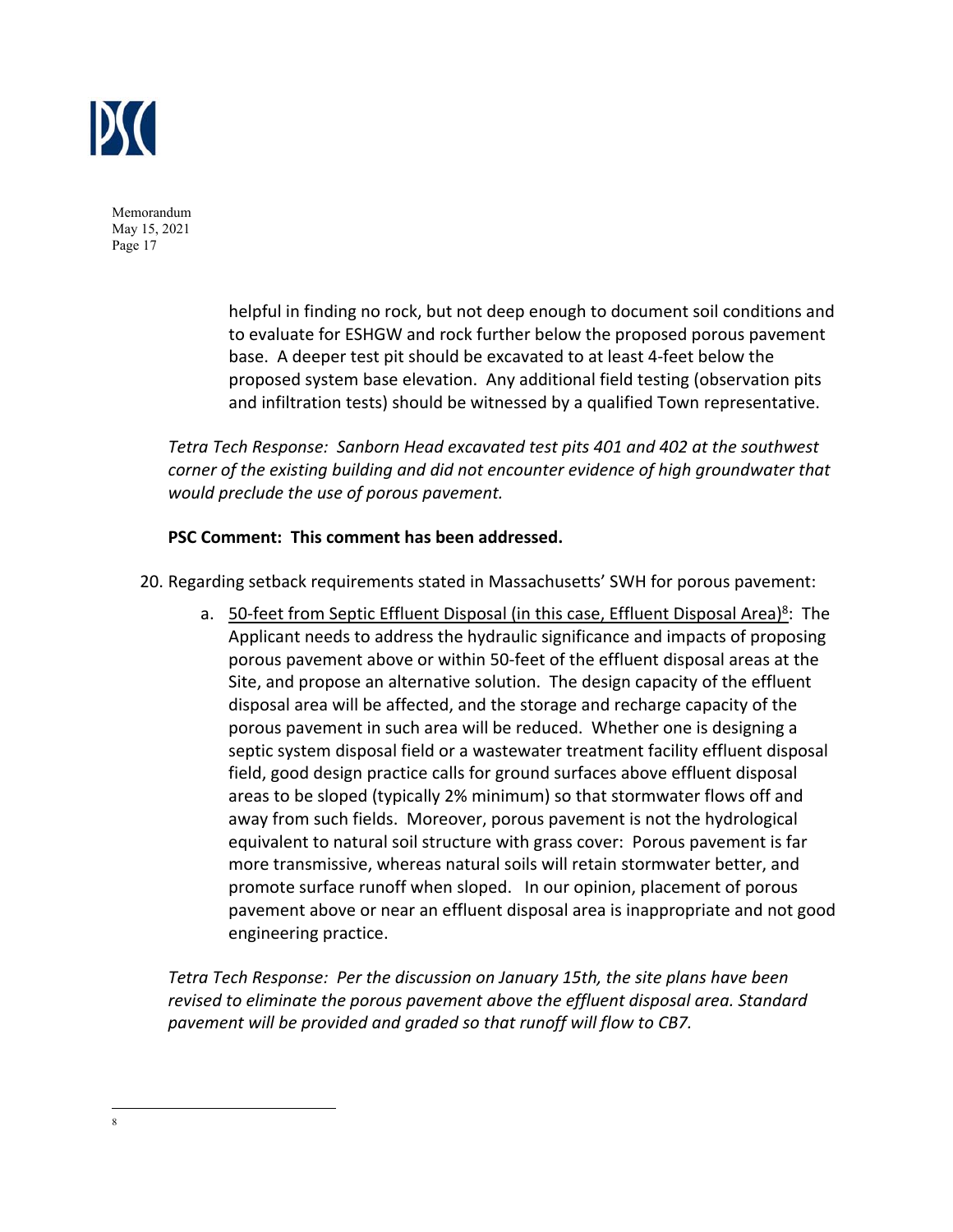

# **PSC Comment: This comment has been addressed.**

b. 100‐feet from Surface Waters: The Site Plans indicated that the first 135‐feet of porous pavement (measured from the South Avenue exit) are located within 100-ft of the surface waters of the intermittent stream, as measured from TOB1 to TOB8; and some portion of the porous pavement continues within 100‐feet of the stream for another 45‐linear feet (from TOB8 to TOB9). The Applicant should address this porous pavement setback requirement of the Mass SWH.

Also, because the Wetlands Protection Act Regulations define Surface Waters as including "wetlands"<sup>9</sup>, which are the jurisdiction of the Weston Conservation Commission, the Commission could view the porous pavement as significantly violating this 100‐foot setback requirement: The first 750‐feet of pavement are located within the 100‐ft wetlands buffer zone. The Applicant should present their justification to the Commission for using porous pavement in this zone.

*Tetra Tech Response: The Fire Chief has requested a secondary paved access and full access around the building. To accommodate the secondary access request, the existing gravel drive is being utilized as an emergency access only. Utilizing the porous pavement provides a durable and maintainable surface that the Fire Chief has requested, while allow the existing grades to be maintained to a large extent along the wetland edge. This minimizes disturbances within the 25‐foot buffer zone.* 

**PSC Comment: This response provides a reasonable explanation to justify use of porous pavement as an emergency access drive within the 100‐ft wetlands buffer zone, subject of course to Conservation Commission concurrence with this approach.**

c. 20-feet from building foundations: The Applicant may need to modify the plans to protect the building foundation at the southwest area of the Site where about 80‐feet of porous pavement violate this setback rule, and there is another setback issue for about 20‐linear feet at the southeast corner of the 5‐story building foundation. Information about the building foundation is unavailable.

<sup>&</sup>lt;sup>9</sup> Under 310 CMR 10.04 of the Wetlands Protection Act Regulations, Surface Waters are defined as: "All waters other than groundwaters within the jurisdiction of the Commonwealth, including, without limitation, rivers, streams, lakes, ponds, springs, impoundments, estuaries, wetlands, coastal waters and vernal pools." (underline added)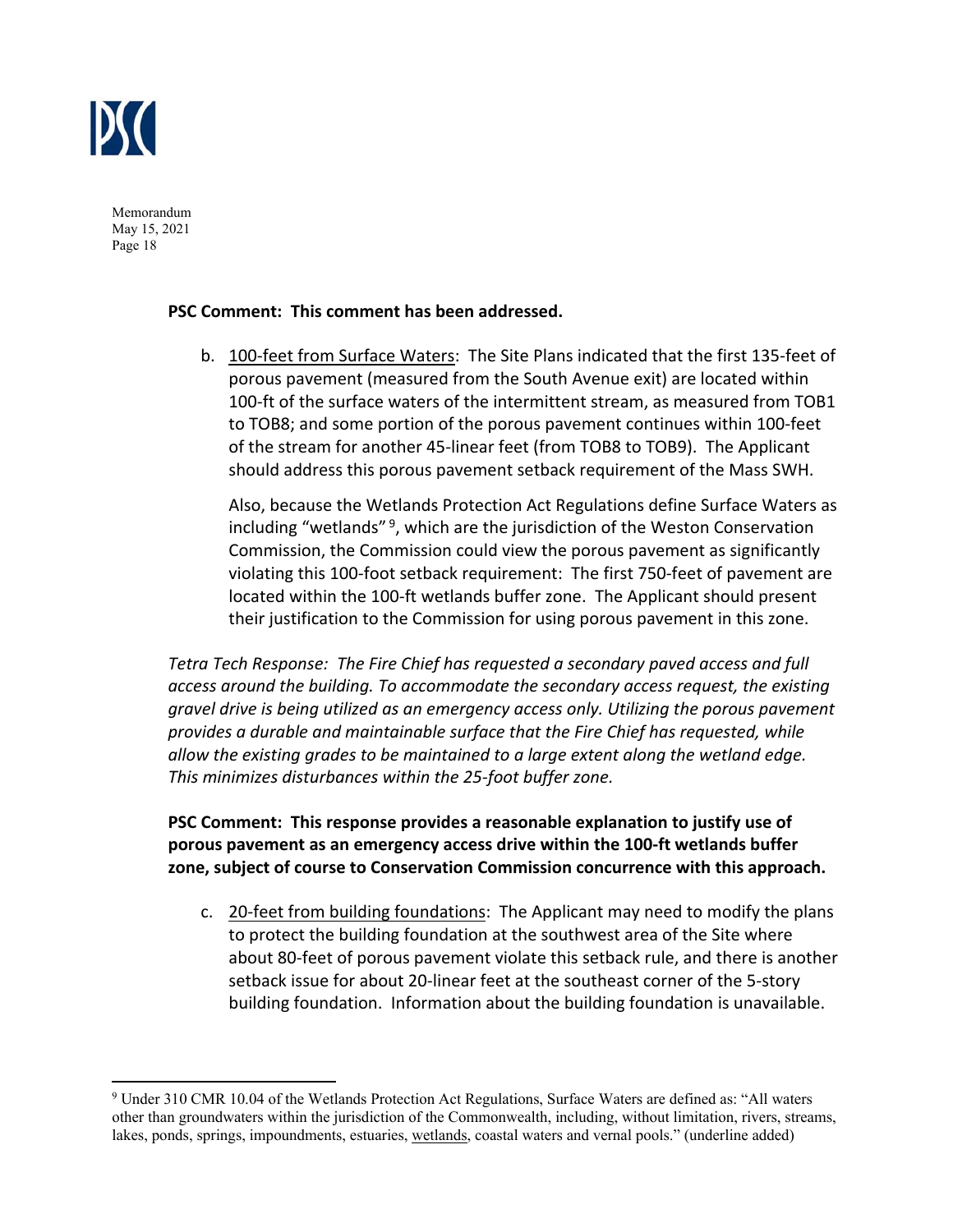

> *Tetra Tech Response: The residential building and garage will both be constructed as slab on grade and will not have basement foundation walls. The emergency access drive was adjusted at the southwest corner of the building will be adjusted to provide a 10‐ foot setback to the slab on grade.*

#### **PSC Comment: This comment has been addressed.**

d. 10-feet from building slabs: This does not appear to be an issue at this Site.

*Tetra Tech Response: s noted above, the emergency access drive at the southwest corner of the building has been adjusted to provide the 10‐foot setback to the slab on grade.* 

#### **PSC Comment: This comment has been addressed.**

e. 10‐feet from property lines: This setback is violated at 3 locations, (1) 300‐feet along the westerly side of the emergency access road off South Avenue, (2) 175‐ feet along the southwest property line, and (3) 290‐feet along the southeast property. The Applicant needs address these setback violations.

*Tetra Tech Response: As noted in the response to 20.b., porous pavement was chosen to reduce impacts within 25 feet of the wetland edge. The porous pavement has been located as far west from the wetland edge as feasible to further reduce work within the buffer zone. Given that the general groundwater flow is towards the BVW and not the property line, the porous pavement will not have adverse impacts along the property line.* 

**PSC Comment: This comment has been addressed. We note too that the abutting property at the southwest property line is upgradient from the porous pavement, that abutting property to the southeast is not developed and not likely to be developed within 10‐feet of the porous pavement, and the abutting home site on the westerly side of the emergency access drive is upgradient of the porous pavement (groundwater is presumed to flow from west to east toward the intermittent stream).**

Needs for a Comprehensive Stormwater Mounding Analysis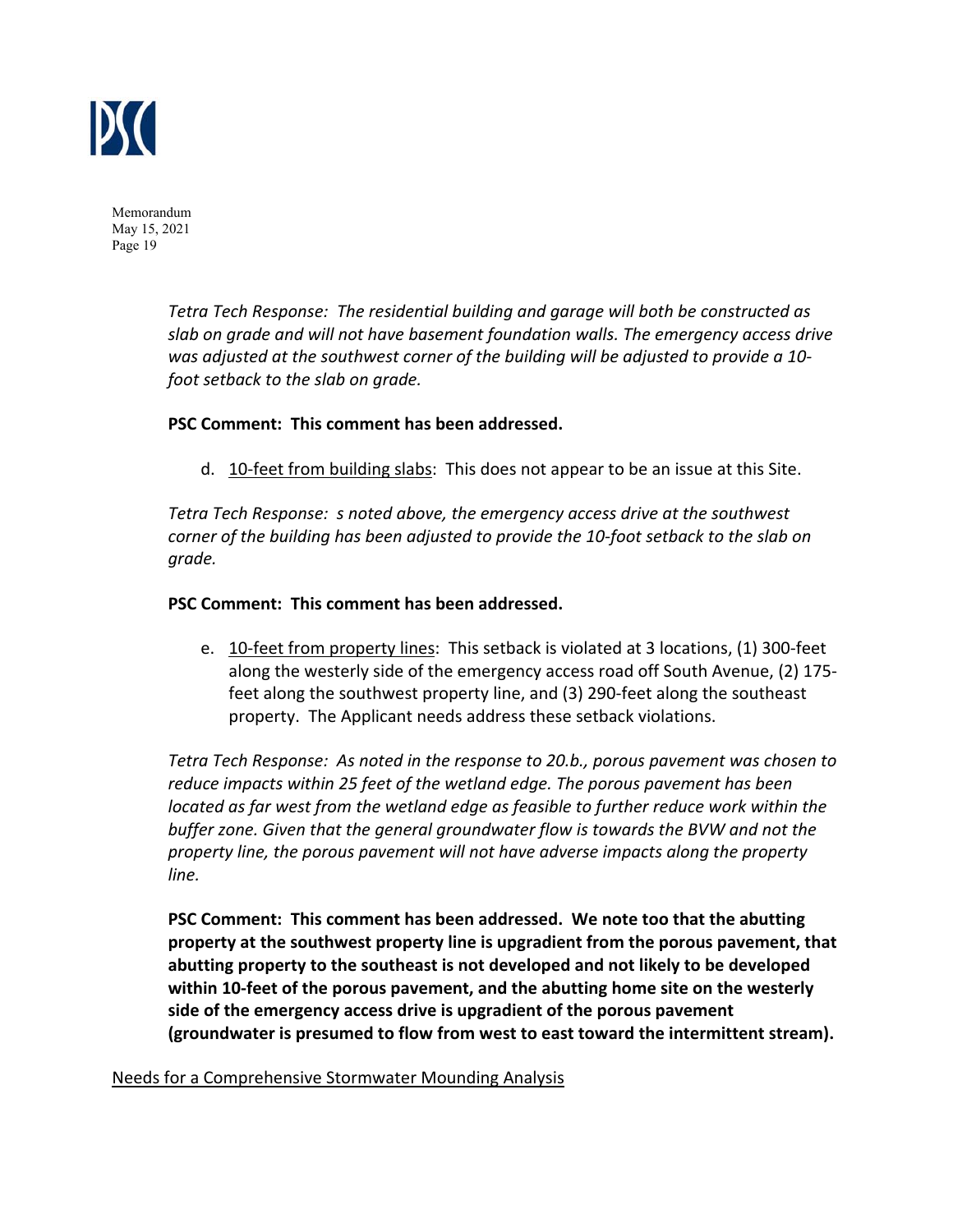

- 21. The Applicant's Hydrogeologic Evaluation Report (Figure 9) provides a cross‐section view of a mounded high groundwater condition that approaches the top elevation of Subsurface Infiltration Area #3, which is the higher of the two recharge systems proposed below the garage floor<sup>10</sup>. Extrapolating from what is shown on Figure 9, it appears that Subsurface Infiltration Area #4 could be inundated by 6‐feet of ground water. These mounded conditions will significantly reduce the effectiveness of these systems' recharge (in fact, once a mounded condition reaches the base of an infiltration area, the rate of recharge is typically reduced by an order of magnitude). Given these indications, a separate and thorough mounding analysis must be prepared and submitted with the Applicant's Stormwater Management Report. For the purpose of a complete Stormwater Management Report, the applicant needs to provide a comprehensive mounding analysis for the Site stormwater recharge systems that factors in all of the following:
	- a. All four subsurface stormwater recharge areas

*Tetra Tech and Sanborn Head Response: Recharge Systems 1, 2 and 4 provides 4‐feet of separation to ESHGW, so a stormwater mounding analysis is not required by the Massachusetts Stormwater Handbook (see volume 3, chapter 1, page 28). Supporting subsurface data is provided in the Updated Infiltration Data Report by Sanborn Head dated March 10, 2021 included in Appendix G of the revised Stormwater Management Report. Recharge System #3 has been modified to a subsurface detention system with a concrete bottom. Recharge System #4 has been considered in the wastewater mounding analysis completed for the Hydrogeologic Evaluation Report that was reviewed and approved by MADEP.* 

**PSC Comment: See our response to Comment 6 above. We understand that the SWH may not require a mounding analysis given the 4‐foot separation from bottom of recharge to ESHGW. However, there are many factors of concern that override the SWH guidance: the Applicant's** *Hydrogeologic Evaluation Report* **of March 2020 has demonstrated that a mounded condition will result in groundwater contact with the bottom of the recharge system under the garage floor, based on the stormwater design at that time. Moreover, compared to the stormwater design of March 2020,** 

<sup>&</sup>lt;sup>10</sup> In addition, Mounding Analysis figures in Hydrogeologic Evaluation Report Appendix F seem to indicate, in one case, that mounded groundwater elevation will exceed the top of Recharge Systems #3 and #4 by 19-feet. This would be extreme and would result in total temporary failure of these systems and represent a significant structural issue due to hydraulic pressure below the garage floor concrete slabs.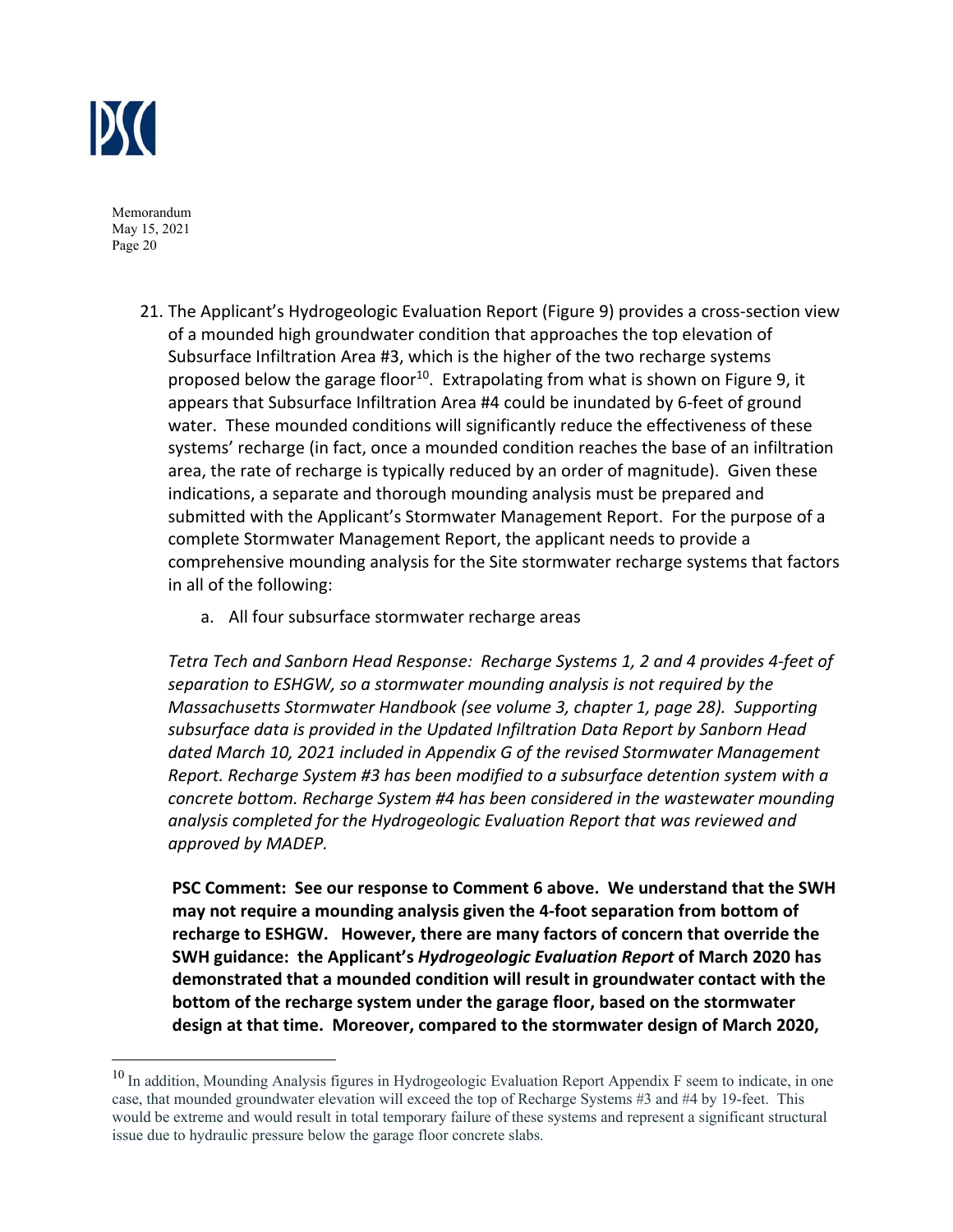

> **Stormwater Recharge Area 4, which is only 35‐feet from the wastewater treatment system SAS has increased in size, and the volumes of stormwater recharge concentrated in that area have more than doubled since, and field measured infiltration rates have been found to be more restrictive. For these reasons we continue to recommend a comprehensive groundwater mounding analysis that factors in all currently proposed stormwater recharge zones, and the treated effluent SAS. Also see Comment 32.b below.**

b. All porous pavement recharge areas

*Tetra Tech Response: As noted in previous response letters, the porous pavement will only receive runoff from its own surface area and will not receive run on from other areas or concentrate runoff from other areas. Therefore, a groundwater mound would not form. The porous pavement has been removed from above the soil disposal area and replaced with standard pavement that will be routed through Subsurface Recharge System #4. Also, all porous pavement system provides a buffer in excess of 3 feet to ESHGW as recommended by the MADEP Stormwater Handbook (see volume 2, chapter 2, page 121).* 

**PSC Comment: This comment has been partially addressed because the Applicant has eliminated the use of porous pavement above the wastewater treatment SAS; and the porous pavement does not receive run‐on from other areas, and the design is now compliant with the MADEP Stormwater Handbook requirements. Nevertheless, given the importance of complying with the prior request for a revised, comprehensive mounding analysis (see Comments 6 and 21 above), we believe that it is prudent to incorporate recharge from the proposed porous pavement areas along with all other stormwater recharge inputs into the hydrogeological model.** 

c. Analysis of mounding with and without the foundation underdrains noted in the Hydrogeologic Evaluation Report for the foundation footing of the 4‐5 story building. (Hydrogeologic Evaluation Report Figures 7 & 9).

*Tetra Tech Response: per Sanborn Head – The foundation underdrain is a functional and required component of the wastewater soil absorption system and the foundation system for the garage. The foundation drain was considered in the wastewater mounding analysis that was completed as part of the Hydrogeologic Evaluation Report for the wastewater system that was reviewed and approved by MADEP.*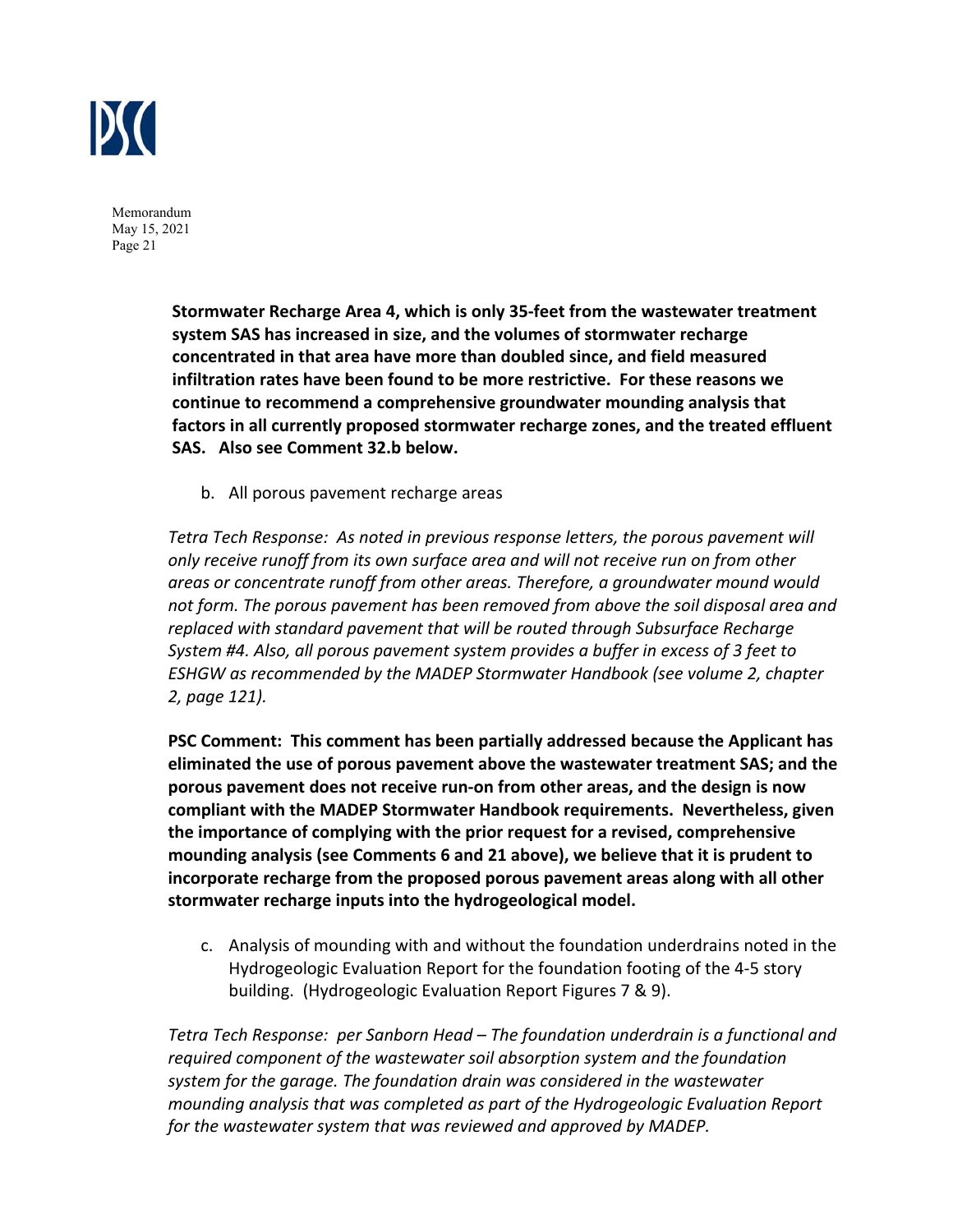

> **PSC Comment (c.1): The Applicant has admitted that the underdrain is a required component to control the limits of mounding below the wastewater SAS and the garage floor, and for this reason, and for the reasons stated in our responses to Comments 6 and 21.a above, we recommend the Applicant prepare a revised comprehensive Modflow model mounding analysis that incorporates, as appropriate, corrected assumptions on depth of aquifer (see Comment 21.e below) and corrected saturated hydraulic conductivities based on latest field measurements in the region of Stormwater Recharge Area #4 . This model must also include the latest design plan dimensions and elevations of Recharge Area #4, and the correct underdrain location (17‐feet laterally from Recharge Area #4), and correct underdrain elevation (2‐feet above the bottom of the southern length of Recharge Area #4).**

> **PSC Comment (c.2): The Applicant's latest HydroCAD analysis has included a simplified assumption of a steady state underdrain flow rate based on their March 2020 Modflow analysis (and their derivation of this is not clear); and, as noted earlier, the analysis is based on the original stormwater recharge system design which has since increased (see Comment 6 above). We believe this model approach, intended for checking wastewater SAS compliance with MADEP requirements, is inadequate in predicting the changes in flow rates and volumes that will pass through the proposed underdrain during the various stormwater events. For these reasons, the Applicant's HydroCAD model should be revised to include the underdrain as a true subdrainage feature (not a linked Modflow derived estimate of flow rate) that will demonstrate underdrain performance (peak flows and volumes) based on the hydraulic heads that will develop during the various stormwater events' mounding in proximity to revised Stormwater Recharge Area #4. The HydroCAD model should include key inputs of: (1) being located 17‐ft (laterally) from the south side of Recharge Area #4, (2) underdrain elevation 218.0 which will be 2‐feet above the base stone elevation (216.0) of Recharge Area #4, (3) the specific diameter and perforation design of the underdrain**  (and this information needs to be added to the Project plans too)<sup>11</sup>, and (4) the latest **design of Recharge Area #4 which has increased in size and volume of recharge and is located in a soil zone with reduced saturated hydraulic conductivity (which reduces Recharge Area #4 recharge rates and rate of saturated flow toward the underdrain).**

 $11$  The underdrain diameter and perforation specifications need to be noted on the Grading and Drainage Plan (Sheet C-7), and a "to scale" detail should be added to one of the detail sheets to illustrate a north-south cross section elevation view of Stormwater Recharge Area #4 in relation to the proposed underdrain.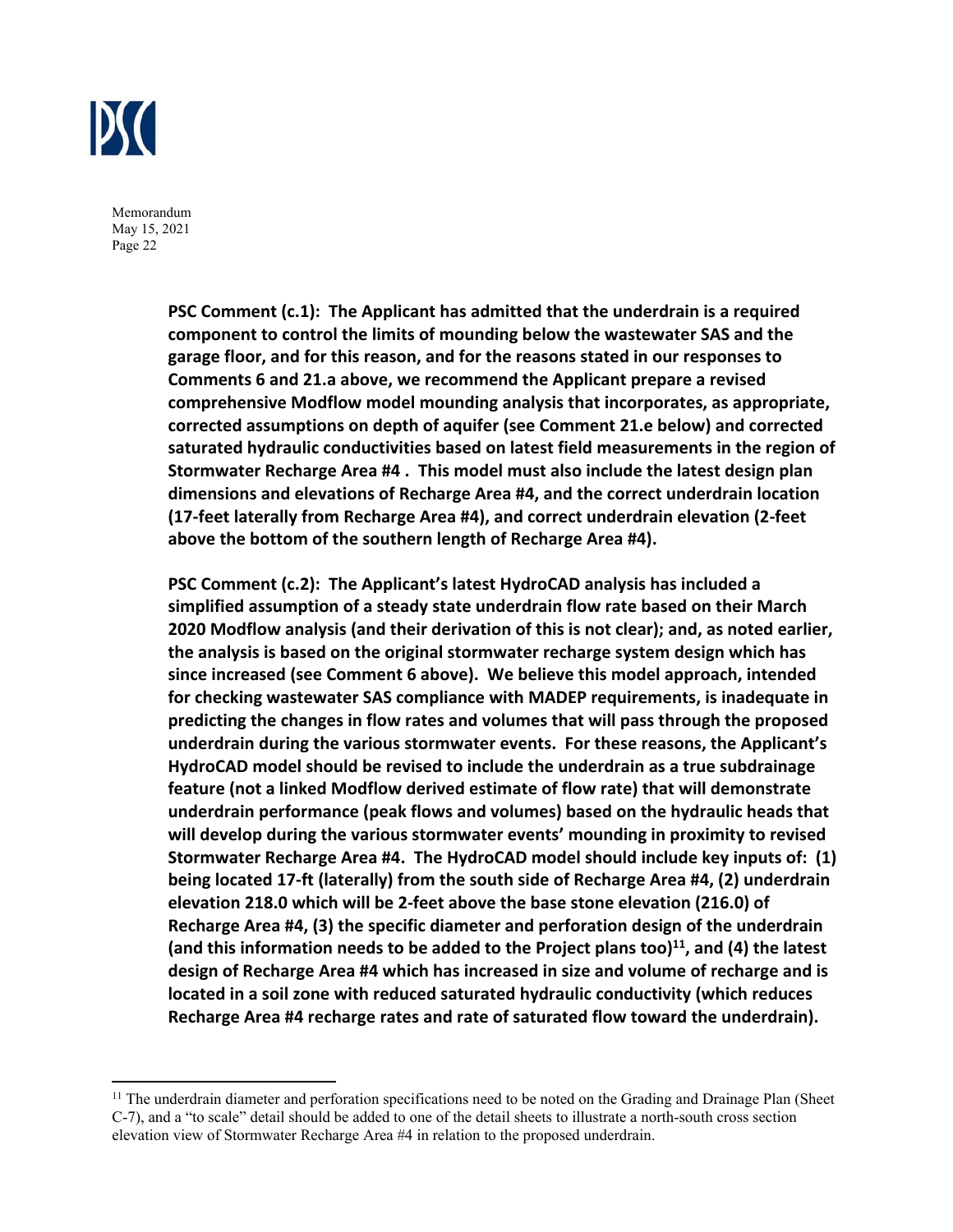

d. The average effluent disposal rate from the wastewater treatment facility,

*Tetra Tech Response: per Sanborn Head ‐ The combined flows from stormwater recharge Area 4 and the wastewater soil absorption system were considered in the wastewater mounding analysis that was completed as part of the Hydrogeologic Evaluation Report for the wastewater system that was reviewed and approved by MADEP by letter dated June 16, 2020.* 

# **PSC Comment: This response is not acceptable. See our response to Comment 21.c above.**

e. The depth of the aquifer should be established by one or more soil borings with the depth of the aquifer set at refusal, if encountered, or at the elevation where the boring is terminated, and,

*Tetra Tech Response: per Sanborn Head – The assumptions used for the wastewater mounding analysis completed for the Hydrogeologic Evaluation Report for the wastewater soil absorption system were reviewed and approved by MADEP.* 

**PSC Comment: Unfortunately, MADEP review and approval for the purpose of the existing hydrogeological report, which focused on the wastewater SAS, does not assure us that the Modflow model was properly designed and calibrated, or properly accounted for stormwater recharge inputs. And, as noted earlier there is now new information on stormwater systems' designs and new field measured saturated hydraulic conductivities where the stormwater systems will interact with groundwater mound formation. Moreover, expert testimony on behalf of the abutting property owners during the recent ZBA Public Hearing (May 4, 2021) clearly stated concerns about model assumptions, i.e., the assumed aquifer depth of 50‐feet when the deepest on‐site boring hit refusal at 22‐ft, and the latest field measurements of saturated hydraulic conductivities in the area of proposed stormwater recharge zones, which could both have significant impact on the Modflow model predictions. Therefore, we continue to recommend revision to both the Modflow model and the stormwater HydroCAD model (see responses to Comments 6 and 21 above).**

f. Given upward trends in rainfall extremes, we recommend that inputs include at least the 25‐year storm event, and preferably the 100‐year 24‐hour storm event.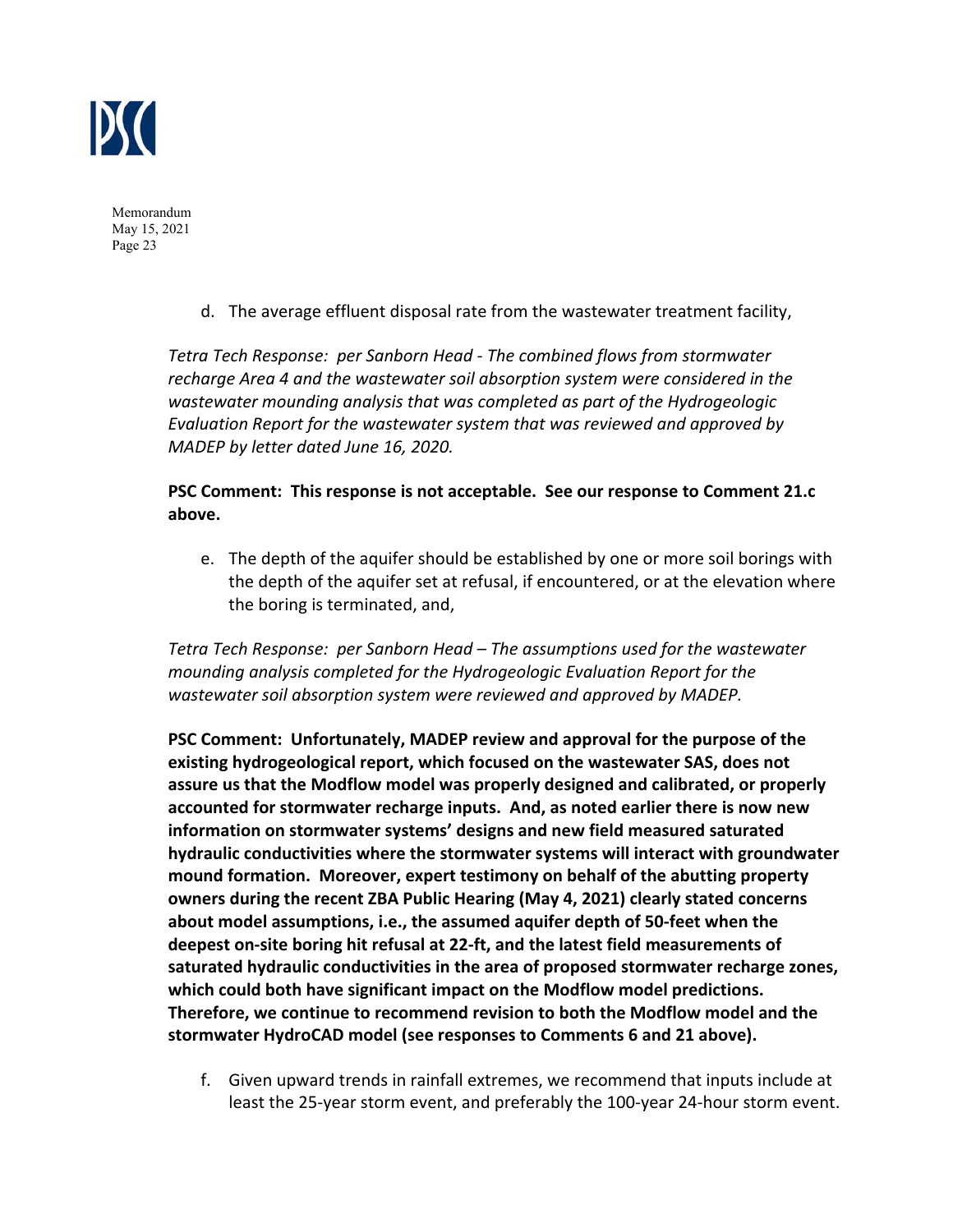

> *Tetra Tech Response: per Sanborn Head – The wastewater mounding analysis completed for the Hydrogeologic Evaluation Report for the wastewater soil absorption system included the effects of flow from Recharge Areas 3 and 4 for the 10‐year, 24‐hour storm event at the request of MADEP which is consistent with the MADEP WWTP Design Guidelines (see Table 2, pages 43 and 44, footnote #3). We note that Recharge Area 3 has since been modified to a detention system with a concrete bottom, so the combined wastewater and stormwater flow has decreased compared to the assumptions used for the wastewater mounding analysis.*

> **PSC Comment: See our responses to Comment 6 above and to the other subparts of Comment 21 above. Our comments requesting evaluation of mounding for the stormwater recharge systems 1, 2 and 4 are focused on (1) determining accurate predictions of stormwater system performance as ultimately related to predicted releases to the wetlands, (2) as related to impacts to abutters septic systems and basements (at systems 1 & 2) and (3) as related to impacts to Recharge System #4 which is 35‐feet from the wastewater SAS. Therefore, in the interests of Town boards, we do not believe that the character of this analysis should be dictated solely by MADEP WWTP Design Guidelines.**

> **Also, regarding the elimination of recharge system #3 due to poor saturated hydraulic conductivity (latest field measurements), we have noted that the size (volume and footprint) and predicted performance (recharge volumes) of the remaining Recharge System #4, 35‐feet from the wastewater SAS, have increased. The volumes of recharge**  at Area 4 have more than doubled<sup>12</sup>, and latest field measured saturated hydraulic **conductivity rates have been found to be more restrictive.**

22. As a follow up to the engineering work noted above, if foundation drains are placed near or below the proposed garage subsurface recharge areas, this will reduce the effectiveness of these BMPs to recharge to groundwater and control peak flow and runoff volumes. Therefore, if any underdrains are required to manage groundwater levels and/or mounding effects of stormwater recharge combined with wastewater treatment effluent disposal area(s) then the Applicant needs to do the following additional work:

<sup>&</sup>lt;sup>12</sup> March 2020 recharge volumes at Area #4: 10-year volume = 0.218 acre-feet, 100-year volume = 0.938 acre-feet Compare, current design Area #4 volumes: 10-year volume = 0.641 acre-feet, 100-year volume = 2.230 acre-feet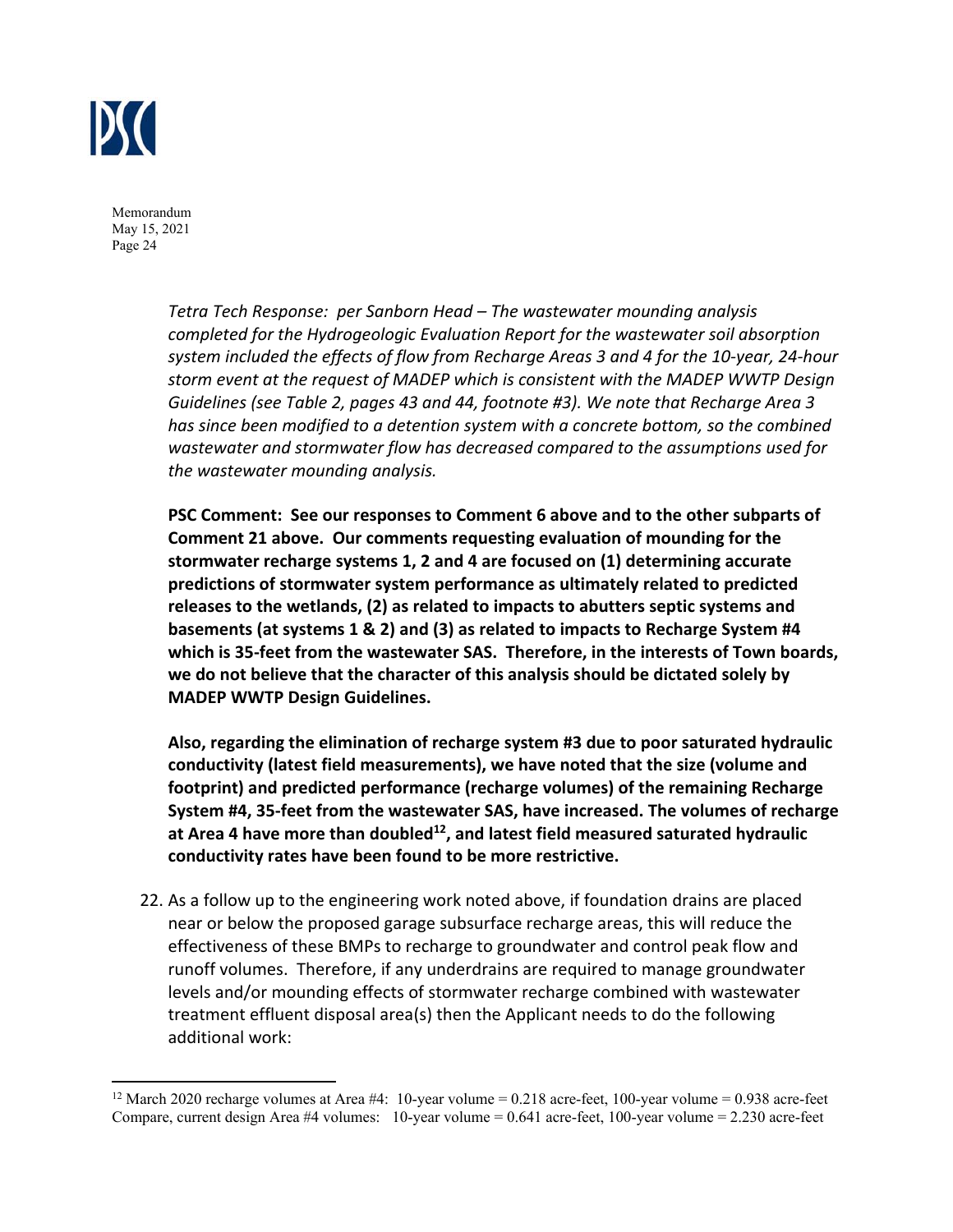

> a. revise the HydroCAD hydrologic model to include the underdrains and then: (1) evaluate the reduction of exfiltration to groundwater, and (2) to identify estimated runoff flows and volumes via the underdrains toward wetland resource areas;

*Tetra Tech Response: The underdrain south of the garage and north of the reserve disposal area has been added into the plan. The Hydrogeologic Evaluation indicates that the under drain should be at elevation 212.0 at the east end of the garage. This elevation does not allow a pipe to extend to daylight upgradient of the wetland. Therefore, a pump chamber will be provided that will pump to Recharge Area #2. A link has been created in the HydroCAD model to reflect the flow from the underdrain. The flow from the underdrain is estimated from the MODFLOW analysis to be 1,287 cubic feet during the 100 year storm event, with a peak flow rate of 7.5 gallons per minute.* 

# **PSC Comment: This comment has not been addressed. See our response to Comment 21.c above.**

b. quantify the reduction in recharge caused by the underdrains' drawdown of stormwater from the garage subsurface recharge areas and if necessary, to meet recharge requirements, compensate by directing underdrain flow to additional infiltration facilities capable of recharging intercepted runoff from the garage subsurface recharge areas; and

*Tetra Tech Response: As noted above, the underdrain will be pumped to Recharge Area #2, therefore a reduction in recharge volume is not anticipated.* 

# **PSC Comment: This comment has not been addressed. See our response to Comment 21.c above.**

c. Site Plans need to be revised to show the locations of all underdrain designs on the Grading & Drainage Plan and on the associated Detail Sheets, including underdrain system invert elevations, underdrain outlet elevations, and underdrain trench construction including proposed backfill.

*Tetra Tech Response: The underdrain has been added to the Grading & Drainage Plan. No other underdrains are proposed. A typical underdrain detail has been added to Detail Sheet C‐18.*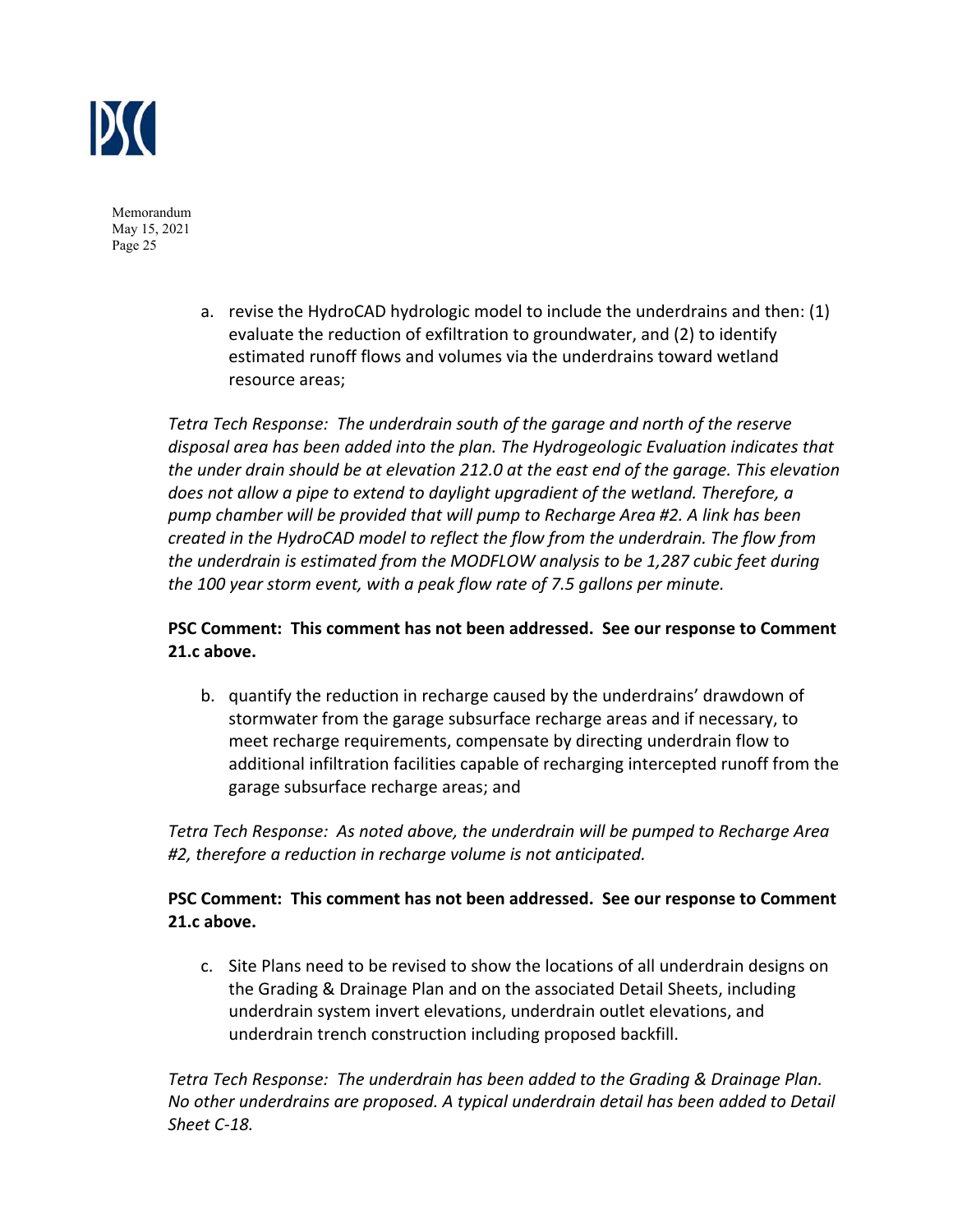

> **PSC Comment: The underdrain shown on Grading & Drainage Plan Sheet C‐7 should specify size and refer to the detail that has been provided on Sheet C‐18. The Underdrain detail should also specify the size, spacing and angles of the perforation holes, and the number of holes that will be provided per unit length of underdrain. As noted in our response at Comment 21.c above this information should be included as inputs for developing an underdrain element for analysis within the HydroCAD model.**

#### O&M Plan Deficiencies

- 23. Because porous pavement is prone to clogging, aggressive maintenance with jet washing and vacuum street sweepers is required. The Applicant's O&M plan has addressed many of the appropriate procedures for care of porous pavement. In addition to what is already proposed, the Applicant needs to revise the post‐ construction stormwater operation and maintenance plan to include the following additional advisories for porous pavement:
	- a. Clean the porous pavement surface monthly using a combination of jet washing and vacuum street sweeping (modification of "vacuum sweeping" only in the current O&M plan).

*Tetra Tech Response: Section 3.2.9 of the O&M plan has been revised to include monthly cleaning using a combination of jet washing and vacuum sweeping.* 

#### **PSC Comment: This comment has been addressed.**

b. Keep landscaped areas well maintained to prevent soil from being transported onto the pavement.

*Tetra Tech Response: Section 3.2.9 of the O&M plan has been revised to identify the need to keep adjacent landscaped areas well maintained.* 

#### **PSC Comment: This comment has been addressed.**

c. Regularly monitor the paving surface to make sure it drains properly after storms.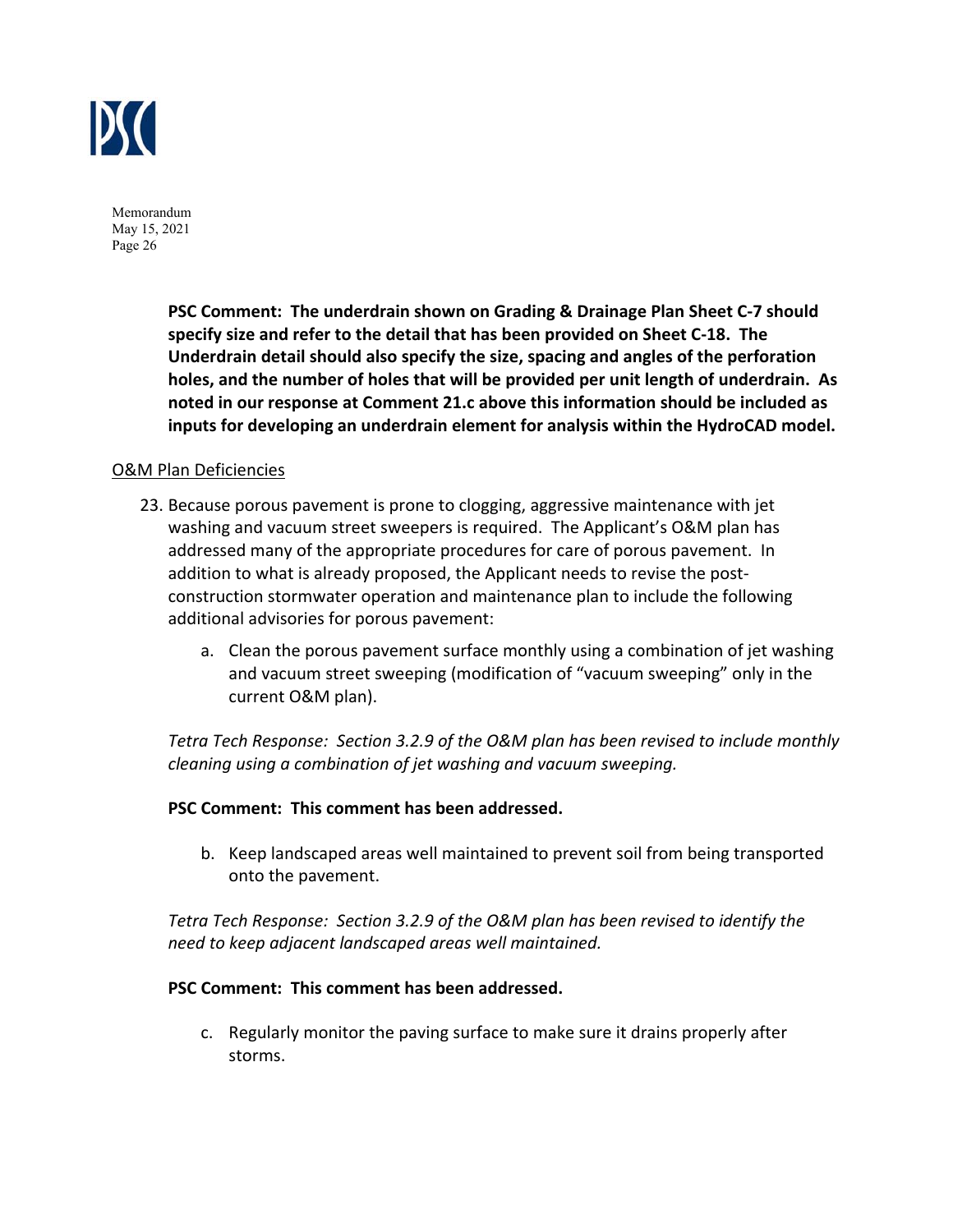

> *Tetra Tech Response: Section 3.2.9 of the O&M plan has been revised to require regular monitoring of the porous pavement after storm events to ensure that it is draining properly.*

#### **PSC Comment: This comment has been addressed.**

d. Attach rollers or rubber blades to the bottoms of snowplows to prevent them from damaging the porous pavement.

*Tetra Tech Response: Section 3.2.9 of the O&M plan has been revised to require rubber blades on snowplows.* 

## **PSC Comment: This comment has been addressed.**

e. Also, for proper maintenance, the Massachusetts SWH recommends posting signs identifying porous pavement areas. (Also see comment 27.)

*Tetra Tech Response: Section 3.2.9 of the O&M calls for the placement of signs identifying the porous pavement. The Site Layout Plan has also been updated to show the location of the porous pavement signage.* 

#### **PSC Comment: This comment has been addressed.**

#### Construction Period Precautions

- 24. Construction staging, means & methods, and erosion and sediment control must all be taken into consideration when using infiltration practices and porous pavements. The Site Plans (e.g., Erosion Control Sheets) need to be revised to specify the following precautions for the porous pavement areas and the four subsurface recharge areas:
	- a. Prevent the compaction of underlying soil at these infiltration practices

*Tetra Tech Response: Notations have been added to the Erosion Control Plans that specify minimum subgrade elevations at infiltration practices to prevent compaction of subbase.* 

**PSC Comment: This comment has been addressed.**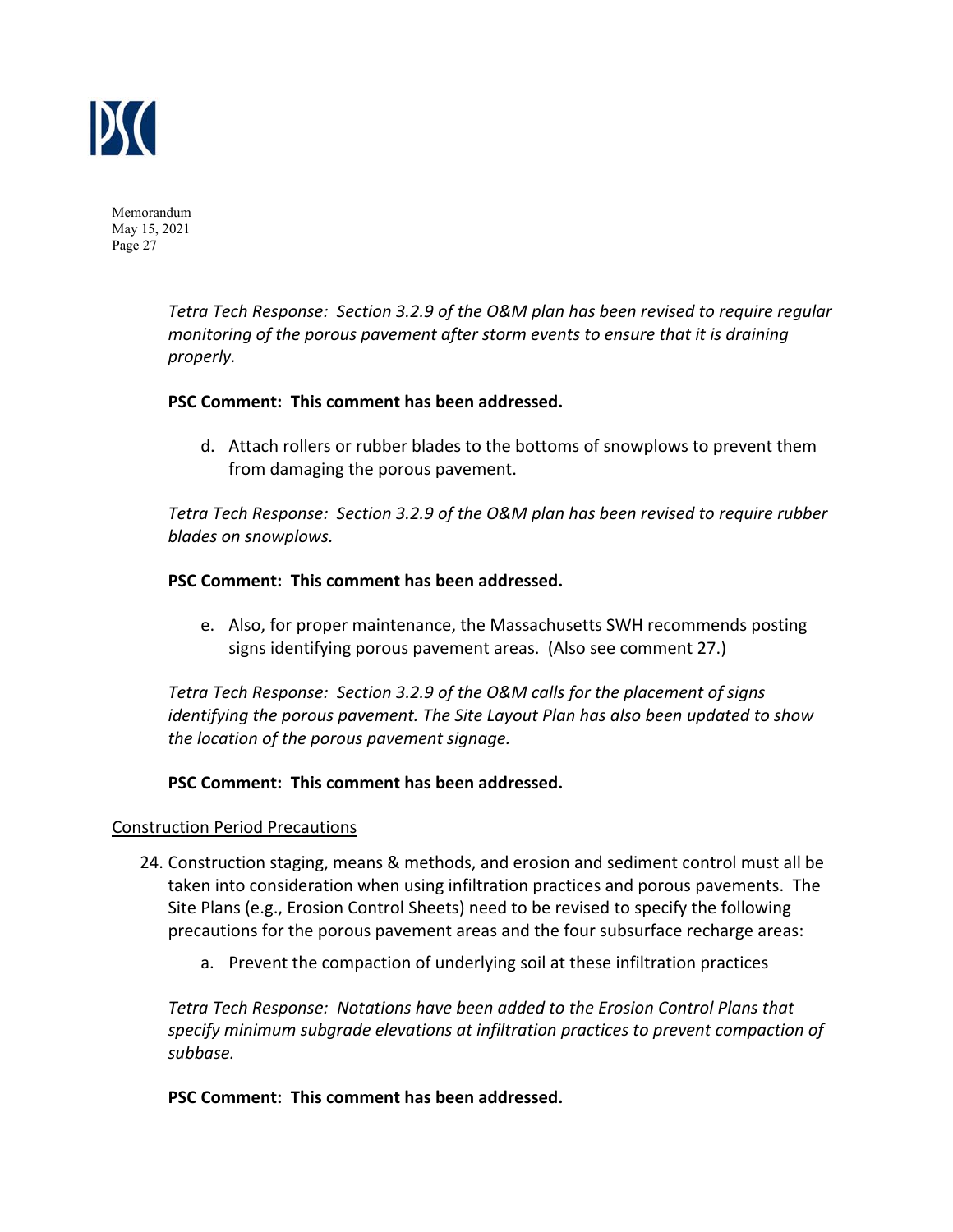

b. Prevent contamination of stone subbase with sediment and fines

*Tetra Tech Response: Notations has been added to the Erosion Control Plan to indicate that the subsurface recharge areas shall not receive construction stormwater in order to protect the stone base from being contaminated with fines. Also, a general construction sequence has been added to Sheet C‐17 which calls for preparing and constructing the porous pavement system after adjacent areas are stabilized.* 

## **PSC Comment: This comment has been addressed.**

c. Prevent tracking of sediment onto porous pavement

*Tetra Tech Response: As noted above, a general construction sequence has been developed. To protect the porous pavement from tracking, the standard pavement base course is called to be installed before work on the porous pavement starts. Also, a note has been added to the Erosion Control Plan limited construction vehicles and machinery on the porous pavement to only what is necessary to complete construction.* 

#### **PSC Comment: This comment has been addressed.**

d. Prevent drainage of sediment laden waters onto porous surfaces or into constructed infiltration beds

*Tetra Tech Response: The general construction sequence requires the areas adjacent to the porous pavement to be stabilized prior to prevent sediment lades waters from running on. Notations have been added to each subsurface recharge system indicating that construction stormwater shall not be discharged to them.* 

#### **PSC Comment: This comment has been addressed.**

And in addition, because site contractors often seek to utilize infiltration basin areas as temporary stormwater detention basins during construction:

e. The Applicant needs to add a note to the Site Plans for infiltration basin areas that specifies procedures if such areas are used as temporary drainage management basins during construction. For example, one approach is that excavation to finished grade should not be completed until site construction is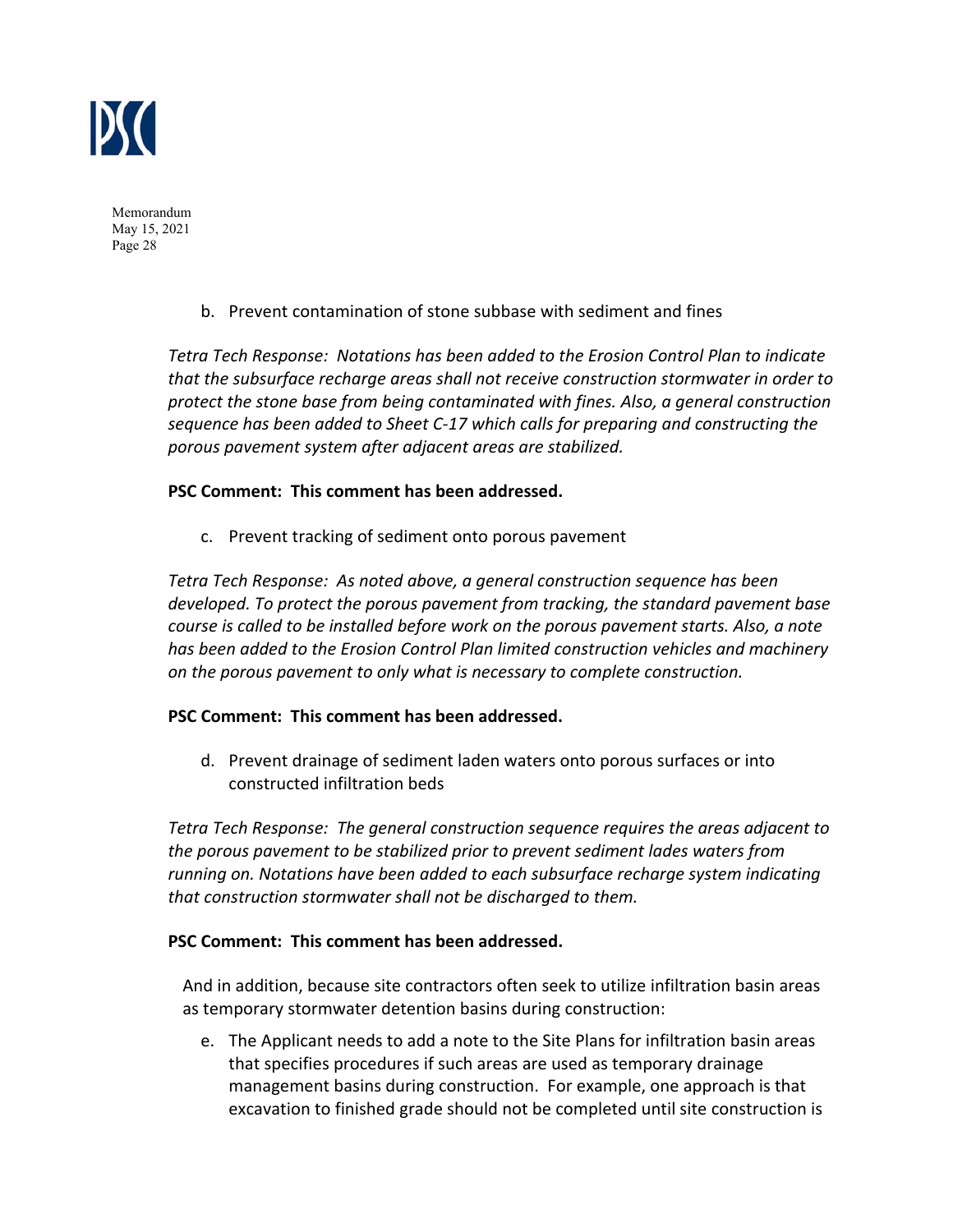

> completed. Then, any accumulated siltation is removed along with the final 1‐ foot of excavation to the final subgrade where drainage stone is to be placed.

*Tetra Tech Response: The Erosion Control Plan has been updated to show temporary sediment basins in the area of Subsurface Recharge Area #1 and #2. Notes have been added specifying that a minimum subbase elevation that are one foot above the bottom elevation of the recharge systems. Also, a note has been added requiring the removal and disposal of accumulated sediment prior to constructing the recharge systems. Similar notation has been added to Subsurface Recharge Area #4.*

## **PSC Comment: This comment has been addressed.**

## **Massachusetts Stormwater Management Standards**:

This section of the review memo discusses project compliance with Massachusetts' ten Stormwater Management Standards. The Applicant's Stormwater Management Report includes an evaluation of compliance with the Stormwater Management Standards as presented in the Massachusetts Stormwater Handbook (SWH). Our view of the Project's compliance with Stormwater Management Standards are addressed for each standard below:

**Standard 1: No New Untreated Discharges or Erosion to Wetlands.** Compliance with this standard has been partially demonstrated. However our concerns regarding additional field tests, design and construction period controls need to be addressed in order to be sure that uncontrolled releases or erosion potential does not exist, (see comments 9 through 13, 16, 17, 20, 22 & 24).

**Standard 2: Peak Rate Attenuation.** Compliance with this standard has been partially demonstrated in that the current design proposal complies with Standard 2 and the current post‐development peak flows do not exceed the pre‐development runoff rates. However, several concerns have been raised in the prior sections of this letter with requests for additional site testing design inputs, which depending on results could lead to revised design of the five infiltration BMPs. These issues must be addressed first followed by a recheck of the HydroCAD model if it is revised to match any design revisions.

**Standard 3: Stormwater Recharge**. The intent of Standard 3 is to ensure that the infiltration volume of precipitation into the ground under post-development conditions is at least as much as the infiltration volume under pre‐development conditions. Compliance with this standard has been generally demonstrated. However, the following still needs to be addressed: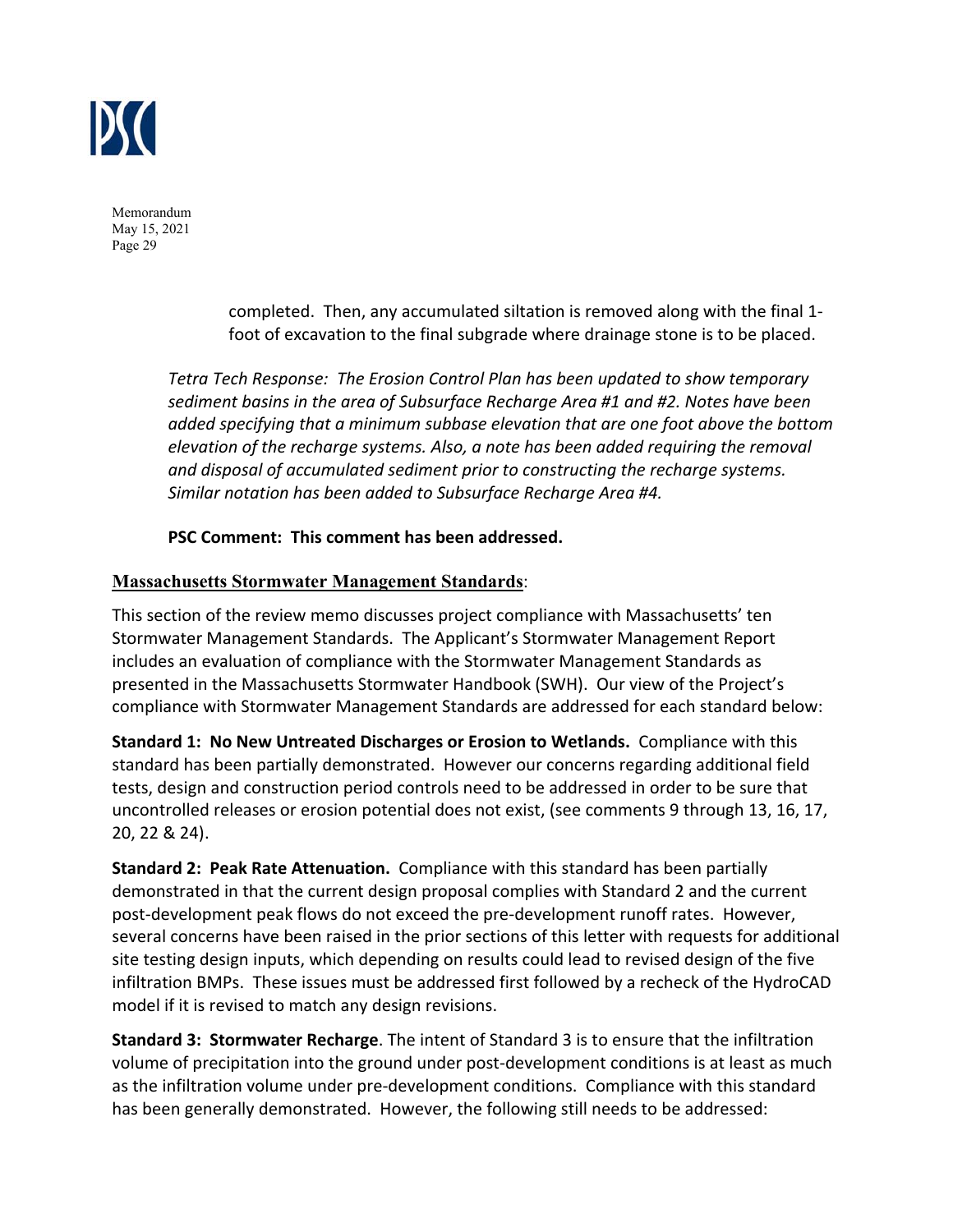

- 25. In order to determine compliance with Standard 3, the analysis should address the following:
	- a. The Applicant needs to demonstrate that all five of the subsurface infiltration BMPs proposed are designed based on complete data obtained from the recommended additional on‐site soil evaluations to confirm soil morphology that will identify (a) ESHGW, and (b) the appropriate hydraulic conductivity (in this case, 1/2 the minimum measured Guelph permeameter rate) of soil underlying the sites where infiltration systems are proposed. It is critically important that the Applicant conduct the recommended additional field testing, witnessed by a qualified Town representative, to provide adequate information for the design of all five key infiltration systems, see related comments 9 through 13, and comments 21 and 22.

*Tetra Tech Response: Sanborn Head completed the additional testing as recommended. The Stormwater Management Report has been updated to reflect the additional testing data and the groundwater recharge calculations updated accordingly. The revised calculations demonstrate compliance Standard 3.* 

**PSC Comment: With respect to completing additional testing, this comment has been addressed.** 

**However, on maintaining infiltration volume of precipitation into the ground under post‐development conditions to be at least as much as the infiltration volume under pre‐development conditions, there are two cases where this standard is not met: As noted in our response to Comment 33.a below, pre‐ to post‐development discharge volumes (surface flow) released to design point 2 (wetlands) will increase 13% for the 25‐year storm (increase from 0.093‐acre‐feet to 0.105‐acre‐feet) and increase 84% for the 100‐year storm (increase from 0.727‐acre‐feet to 1.338‐acre‐feet). Any increase in surface flow can be inversely interpreted as loss of infiltration that was occurring in the pre‐development condition.**

b. The volume intercepted by any building or garage underdrains need to be quantified, including discharge released to wetlands, and if necessary additional infiltration should be provided sufficient to accommodate volume intercepted.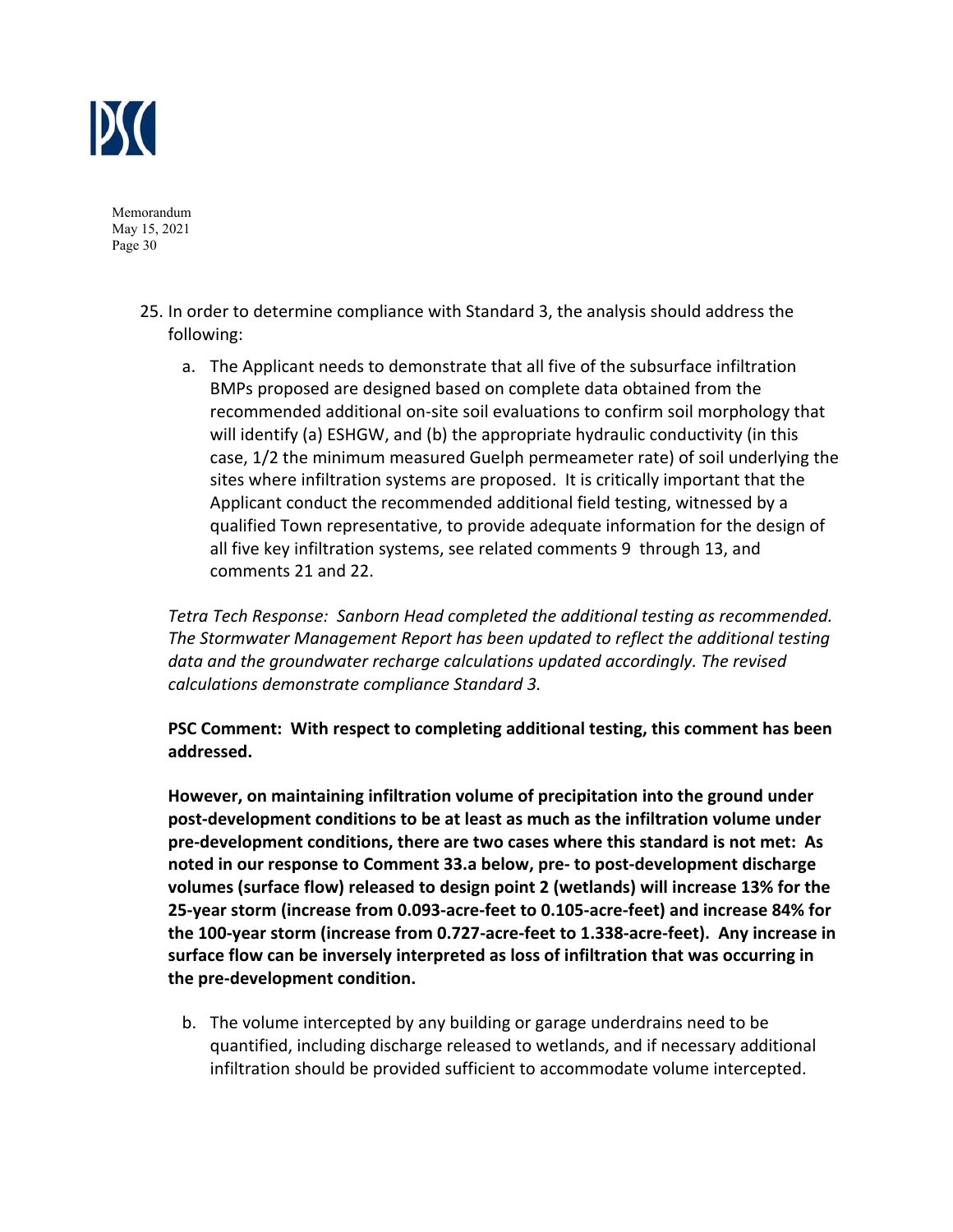

> *Tetra Tech Response: As noted previously, the underdrain noted in the Hydrogeological Evaluation has been added to the Grading and Drainage Plan. The underdrain will be drained to a sump pump and directed to Subsurface Recharge Area #2. There will not be a release to wetlands and the intercepted volume will be returned to infiltration practices. Therefore, there will not be a reduction in overall infiltration volume.*

# **PSC Comment: This comment has not been addressed because of required revisions. See our response to Comment 21.c above, and our response to Comment 25.a above.**

**Standard 4: Water Quality.** The Stormwater Report and design plans demonstrate that stormwater runoff from all paved areas will be collected and directed through adequate pre‐ treatment and contained infiltration. The Stormwater Report and design plans generally demonstrate compliance with Standard 4, however we defer on issuing an opinion on full compliance with this Standard until the other issues noted above have been addressed.

**Standard 5: Land Uses with Higher Potential Pollutant Loads (LUHPPLs).** The stormwater report incorrectly states that the Site is not categorized as a LUHPPL. The Project Site is classified as a "Land Use with Higher Potential Pollutant Loads" (LUHPPL, per SWH V.1: C.1: p.14) because there will be a "*parking lot with high‐intensity‐uses (1000 vehicle trips per day or more)*"13. This area also meets the definition of a "Hotspot" under the Weston Stormwater Regulations (see SECR definitions Appendix A).

26. Although it appears that the Stormwater Management Report adequately provides design and supporting calculations consistent with LUHPPL and Weston Stormwater Hotspot requirements, we recommend that the Applicant revise the Stormwater Management Report to formally address compliance with each of the special LUHPPL requirements (e.g., demonstrate 44% TSS removal as pre‐treatment for infiltration, demonstrate that pre‐treatment treatment trains includes an "*oil grit separator, sand filter, filtering bioretention area or equivalent*", confirm for this Standard that the required water quality volume (Standard 4) equals 1‐inch times the total impervious area of the post‐development site), and identify source controls to limit introduction of contaminants in runoff. A source control relating to traffic would be a prohibition on road salt.

<sup>&</sup>lt;sup>13</sup> See Vanasse Associates traffic impact report for the project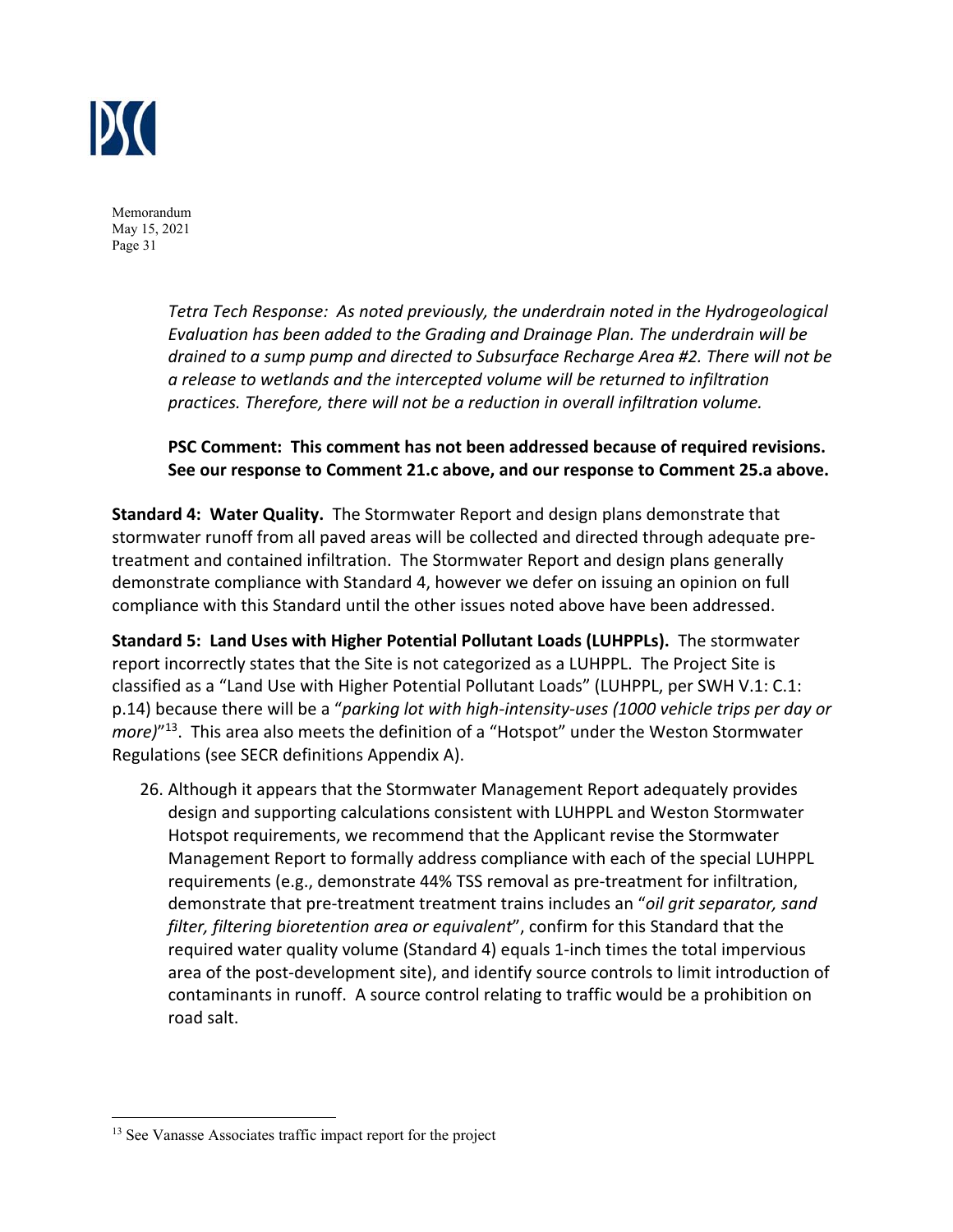

> *Tetra Tech Response: Sections 3.4 and 3.5 of the Stormwater Management Report have been revised as requested.*

## **PSC Comment: This comment has been addressed.**

27. The Massachusetts SWH classifies porous pavement as unsuitable for LUHPPL areas (see p.118, V.2.Ch.2) however, since the proposed area is only for emergency access, the use might be considered acceptable as long as there are adequate provisions to prevent day to day use of the porous pavement route by residents exiting the parking garage. The Applicant needs to discuss with Town of Weston emergency services their preferences for installing an emergency access gate at both entrances to this proposed emergency access way.

*Tetra Tech Response: We would concur that the use of porous pavement is appropriate as it is only for emergency vehicle access. The Site Layout Plan has been updated with two locations proposed for gates and it is noted that the gate types shall be as approved by the Weston Fire Department.* 

# **PSC Comment: This comment has been addressed.**

**Standard 6: Critical Areas.** The Project Site does not fall within a Critical Area and compliance with this standard is not required.

**Standard 7: Redevelopment Project**. The Site is entirely altered and there is a substantial increase in impervious area, therefore the entire site development must be categorized as a new development, and full compliance with the Massachusetts Stormwater Policy is required (see SWH: V.1, C.1, item 2 under Standard 7, p.23). Compliance with Standard 7 is not relevant.

**Standard 8: Construction Period Pollution Prevention and Erosion and Sedimentation Controls**: The Applicant has provided plans and instructions for erosion and sedimentation in the Site Development Plans (see sheets C‐10, C‐11 and C‐17). However, we have recommended some additions to Sheet C‐17 (see comment 24), and we also recommend the following:

28. Revise Sheet C‐17 to add a note calling for the use of erosion control netting on all new or disturbed sloped areas until vegetation is established and slopes are stabilized.

*Tetra Tech Response: A slope stabilization detail has been added to Sheet C‐17 that call for erosion control netting.*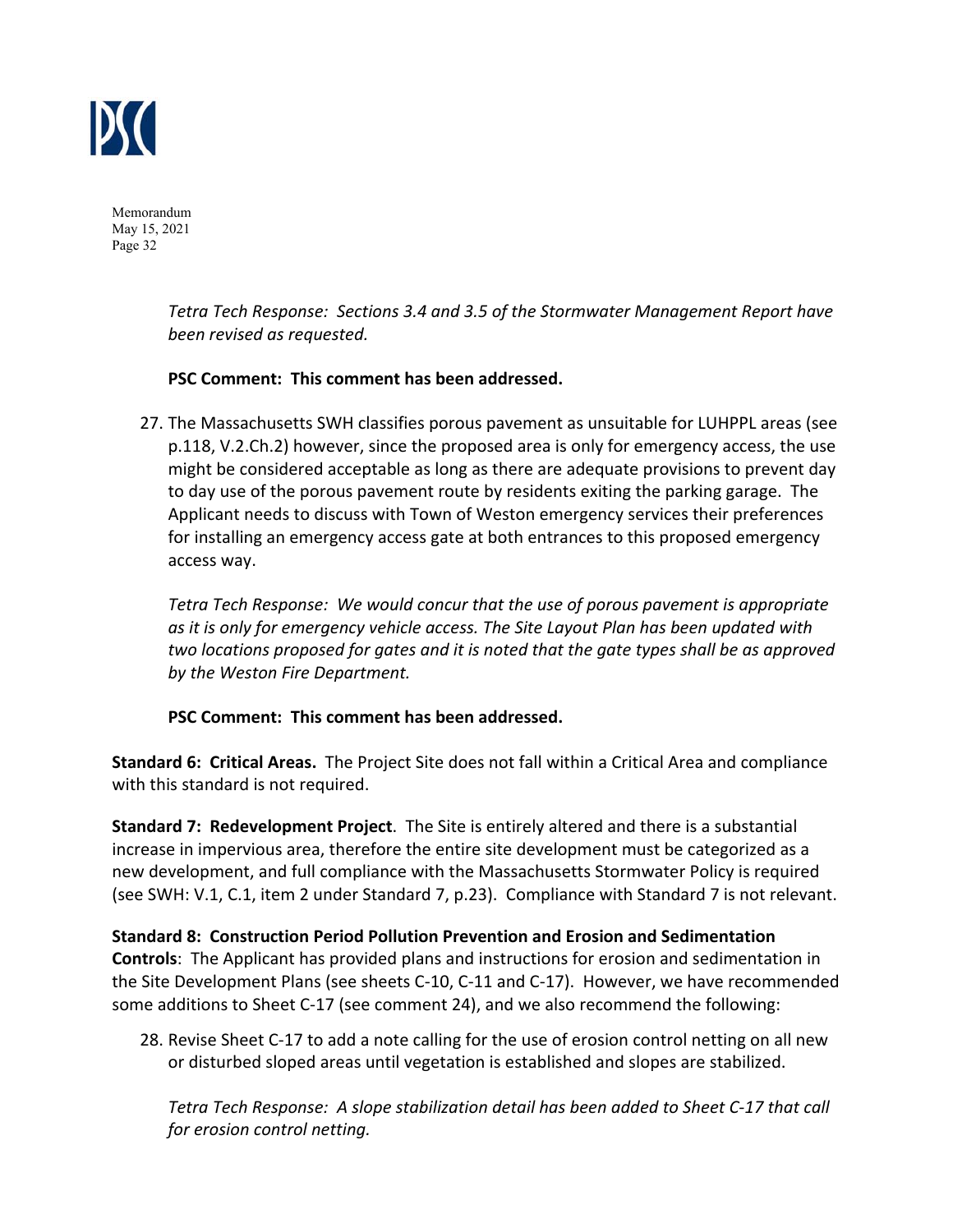

> **PSC Comment: We note that there is a "Slope Erosion Control Material" detail provided on Sheet C‐17 that illustrates the installation of erosion control netting, however we continue to recommend that a note specifically calling for the "use of erosion control netting on all new or disturbed sloped areas until vegetation is established and slopes are stabilized" be included with this detail on Sheet C‐17 and also be noted on the Erosion & Sediment Control Plans, Sheets C‐10 and C‐11.**

The Stormwater Management Report correctly states that the Project will result in the disturbance of greater than one (1) acre of land and requires coverage under the U.S. EPA National Pollutant Discharge Elimination System (NPDES) General Permit for Stormwater Discharges from Construction Activities (CGP). The Applicant has indicated that prior to commencement of earth disturbing activities, a project‐specific Storm Water Pollution Prevention Plan (SWPPP) will be prepared, and a Notice of Intent will be submitted to the EPA. However, as noted in comment 29 below, a SWPPP must be submitted along with a signed copy of EPA's NOI and approval letter as part of a Town of Weston Stormwater Management Permit (SWP) application. The Town's Stormwater & Erosion Control Regulations (SECR) allow a SWPPP that meets requirements of the NPDES General Permit to be equivalent to the Erosion and Sediment Control Plan that is required as part of their SWP application. Therefore:

29. We recommend that the Applicant prepare a SWPPP now, and submit it with a completed SWP as required by the Town's Stormwater & Erosion Control Regulations (see SECR Section  $6.8.1$ )<sup>14</sup>. The SWPPP is a document that can always be updated in the future should contractors' means and methods change from those proposed by the engineer.

*Tetra Tech Response: The SWP and the Town's Stormwater & Erosion Control Regulations are not subject to review under the Wetland Protection Act. Also, the current* 

<sup>&</sup>lt;sup>14</sup> SECR Section 6.B.1: "If a project requires a Stormwater Pollution Prevention Plan *(SWPPP) per the NPDES General Permit for Storm Water Discharges from Construction Activities (applicable to construction sites that disturb one or more acres of land), then the Applicant is required to submit a complete copy of the SWPPP (including the signed Notice of Intent and approval letter) as part of its application for a SMP. If the SWPPP meets the requirements of the NPDES General Permit, it will be considered equivalent to the Erosion and Sediment Control Plan described in this Section.*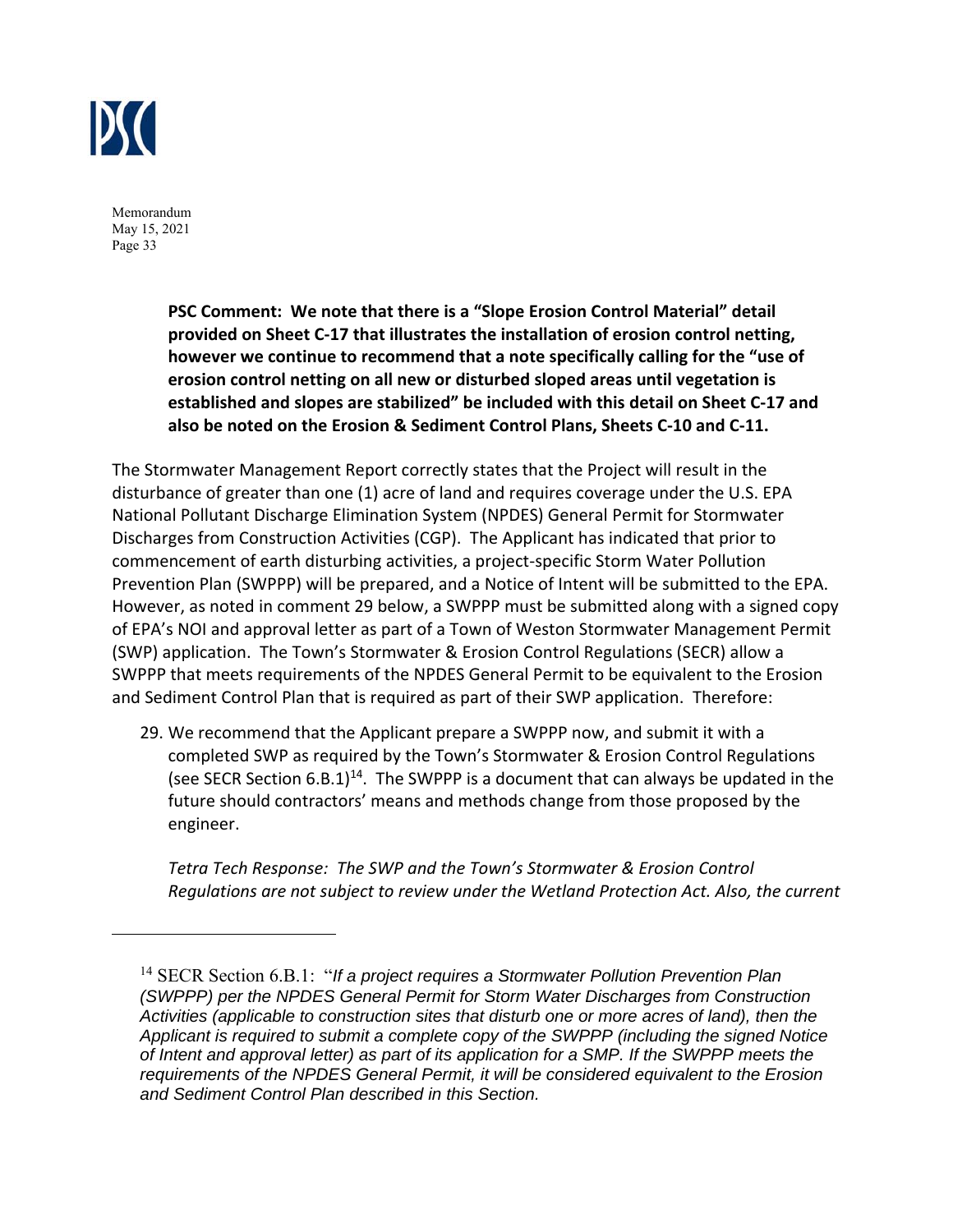

> *NPDES Construction General Permit (which dictates the SWPPP requirements) is set to expire in February 2022 and a new permit issued, likely with additional requirements. The project is unlikely to break ground prior to the expiration of the current NPDES Construction General Permit. Therefore, we respectfully request that the preparation of the SWPPP be deferred until construction is ready to begin so that it can be prepared in accordance with the appropriate NPDES Construction General Permit Requirements. A copy of the SWPPP and evidence of NPDES coverage will be provided to the Conservation Commission Staff prior to construction.*

> **PSC Comment: The Town's Conservation Commission and ZBA do have the option of honoring the Applicant's deferral request as noted above, however we continue to recommend that the Applicant prepare a SWPPP now, and submit it with a completed SWP as required by the Town's Stormwater & Erosion Control Regulations.**

The Applicant has also indicated in the Checklist for Stormwater Report that a Construction Period Pollution Prevention and Erosion and Sedimentation Control has not been included in the Stormwater Report but will be submitted before land disturbance begins. However, because of the Towns SECR noted above, we have recommended this be addressed now (see comment 29 above).

**Standard 9: Operation and Maintenance Plan**. A long‐term Pollution Prevention and Stormwater Operation and Maintenance Plan (O&M) has been submitted as part of the Stormwater Management Report (Appendix F). This plan needs to be amended as follows:

30. The O&M Plan needs to include recommendations for the level spreader that receives overflow from the infiltration systems prior to release to the wetlands.

*Tetra Tech Response: The O&M Plan has been updated include recommendations for the level spreader and the subsurface detention system.* 

**PSC Comment: This comment has been addressed.** 

31. The O&M Plan needs to include the additional recommendations for porous pavement as noted above in comment 23.

*Tetra Tech Response: The O&M Plan has been updated to include the additional recommendations for porous pavement.*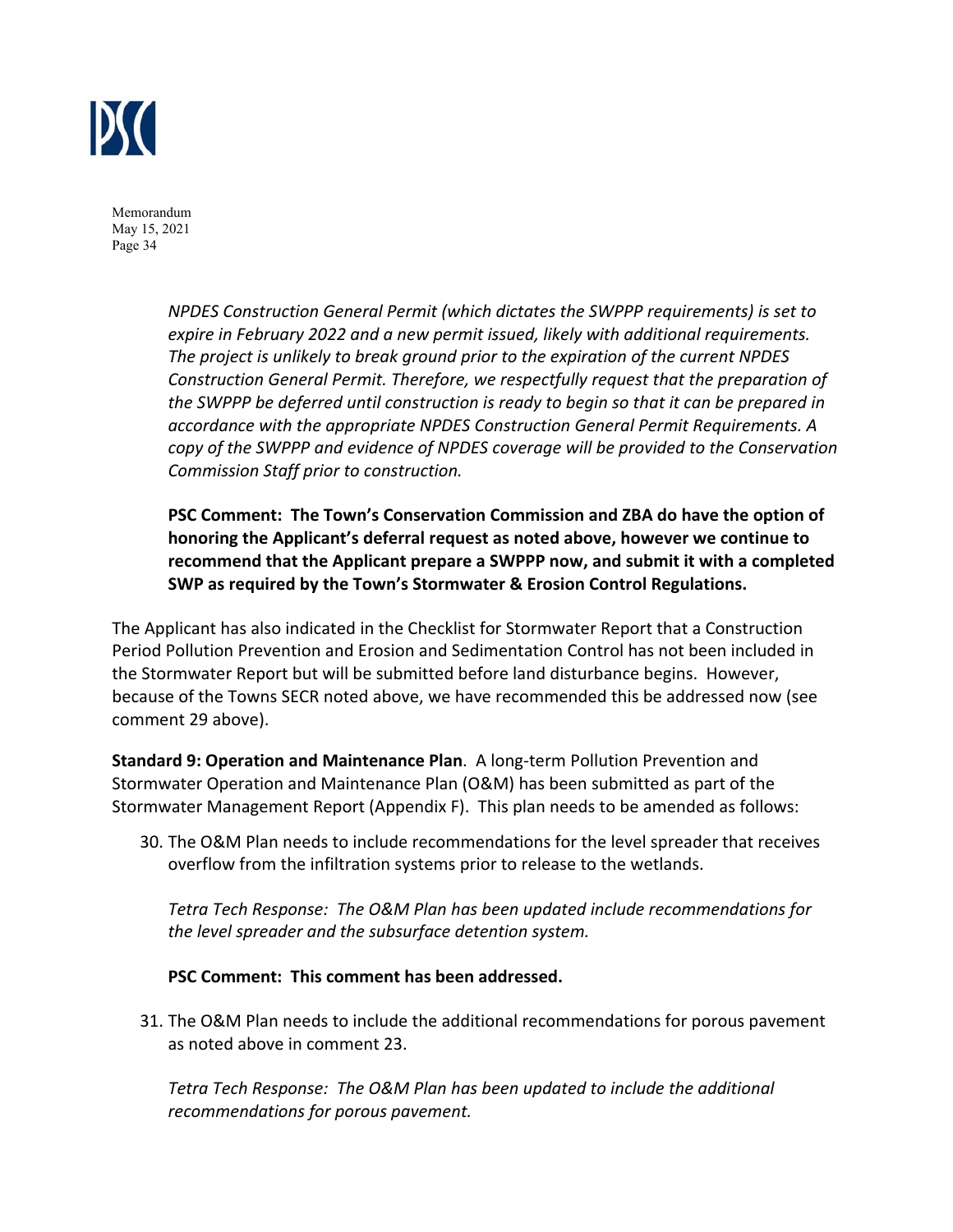

# **PSC Comment: This comment has been addressed.**

**Standard 10: Prohibition of Illicit Discharges.** An Illicit Discharge Compliance Statement has been submitted, and this Standard has been met.

#### **Status of the Proposed Project per Town Stormwater Rules**:

As noted in the first part of this letter, this peer review checks project compliance Weston's Stormwater and Erosion Control By‐Law, and with applicable drainage / stormwater provisions of Weston's Site Plan and Land Subdivision Rules and Regulations as typically referenced during local Site Plan or Special Permit approvals. Town stormwater requirements will be applicable unless waived by the Weston ZBA or by a Commonwealth authority (e.g., HAC).

## Weston Stormwater Regulations (SECR):

The Applicant's submittal does not include an evaluation of compliance with the Weston Stormwater Management Rules and Regulations. In our review, we have found several points of non‐compliance with Weston SECR and an associated need for Applicant Response.

- 32. The Applicant may need to file for a Major Permit per Section IV.2, and a Major Stormwater Management Permit application needs to meet the requirements stated in the Town's 2‐page application checklist. In reviewing the requirements of this, we find that the Applicant's existing submittals will probably meet all submittal requirements except for the following deficiencies:
	- a. "*Locations of all existing bodies of water*": The Applicant needs to show the intermittent stream in its entirety past intermittent stream flag TOB11 to a point parallel to the southern extent of the Project Site. Currently the intermittent stream is only partially shown on the Site Plans (see Sheet C‐2).

*Tetra Tech Response: Comments 32, 33 and 34 relate to local regulations and are not subject to review under the Wetland Protection Act.* 

# **PSC Comment: Our recommendation in Comment 32.a stands, subject to Town Board and legal review of the Applicant's position.**

b. "*All components of existing septic systems*": For this the Applicant needs to show any septic systems on two other abutting lots, one owned by Nardone and one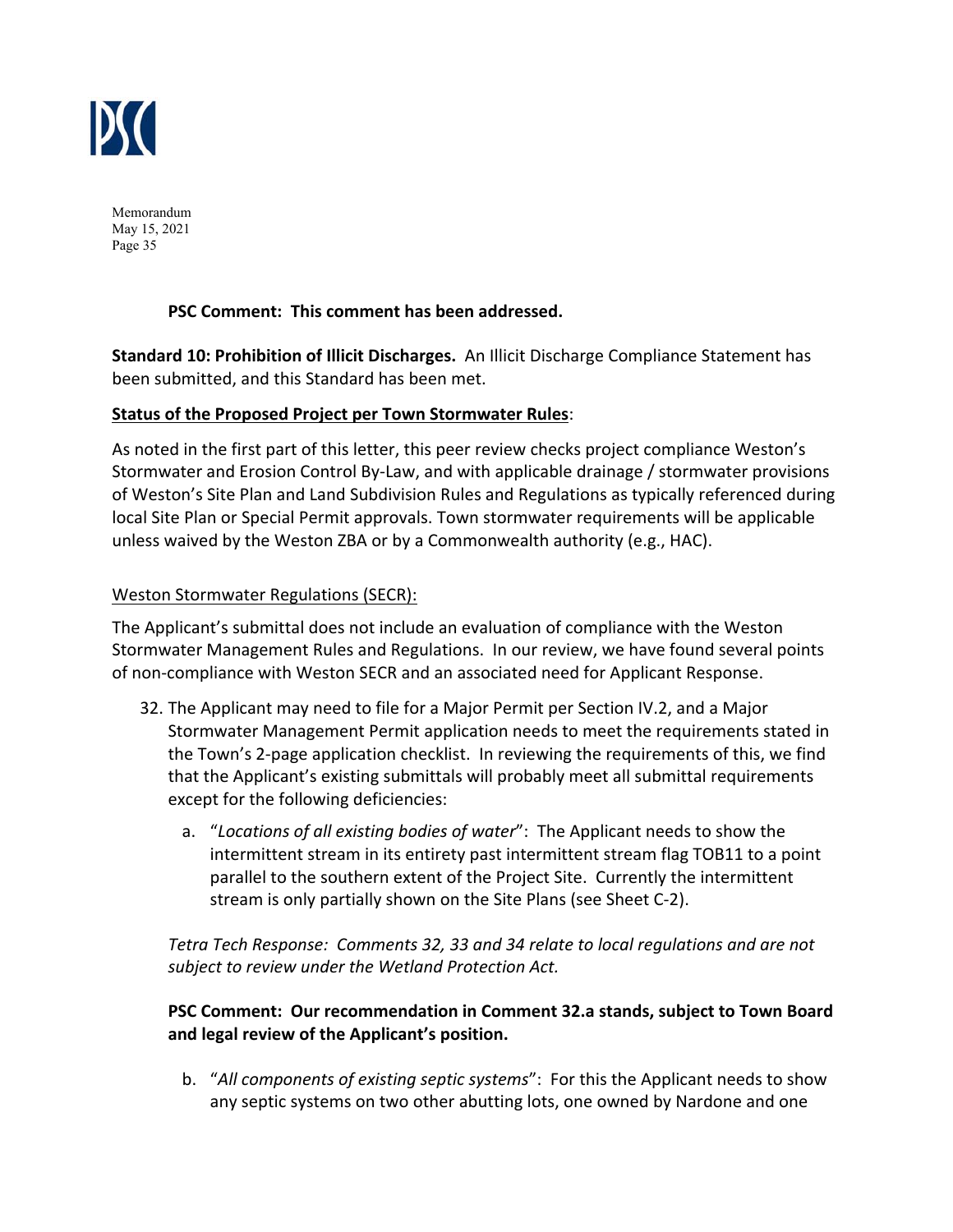

> owned by Butera, and note septic system setbacks to proposed infiltration systems #1 and #2 in the north part of the Site.

*Tetra Tech Response: Comments 32, 33 and 34 relate to local regulations and are not subject to review under the Wetland Protection Act.* 

**PSC Comment: Our recommendation in Comment 32.b stands, subject to Town Board and legal review of the Applicant's position. In addition to the need to show the neighboring septic systems per this Town rule, we have recommended an evaluation for mounding effects from stormwater recharge systems #1 and #2 to ensure that these abutters' septic systems and basements will not be impacted by the proposed stormwater recharge systems 1 & 2. Also see our response to Comment 21.f above.**

c. "*Locations of all soil testing including test pits/deep holes, boring, and perc tests*": For this we recommend that the Applicant show all test locations on both the Existing Conditions Plan and the Grading and Drainage Plans within the Site Plans. (See comment 14.)

*Tetra Tech Response: Comments 32, 33 and 34 relate to local regulations and are not subject to review under the Wetland Protection Act.* 

**PSC Comment: This comment has been addressed by the Applicant's response to Comment 14 above.**

d. "*Show the foundation drain. Foundation drain is not to be connected to an infiltration system for stormwater*": See comment 22.

*Tetra Tech Response: Comments 32, 33 and 34 relate to local regulations and are not subject to review under the Wetland Protection Act.* 

**PSC Comment: This comment has been addressed in part by the Applicant's response to Comment 22 above. However as noted previously, we believe the proximity of the underdrain (17‐ft from, and 2‐feet above) the bottom or Recharge Area #4 results in an effective connection of the foundation drain to the proposed infiltration system, and warrants the more detailed Modflow and HydroCAD analysis recommended in our responses to Comments 21 and 22 above .**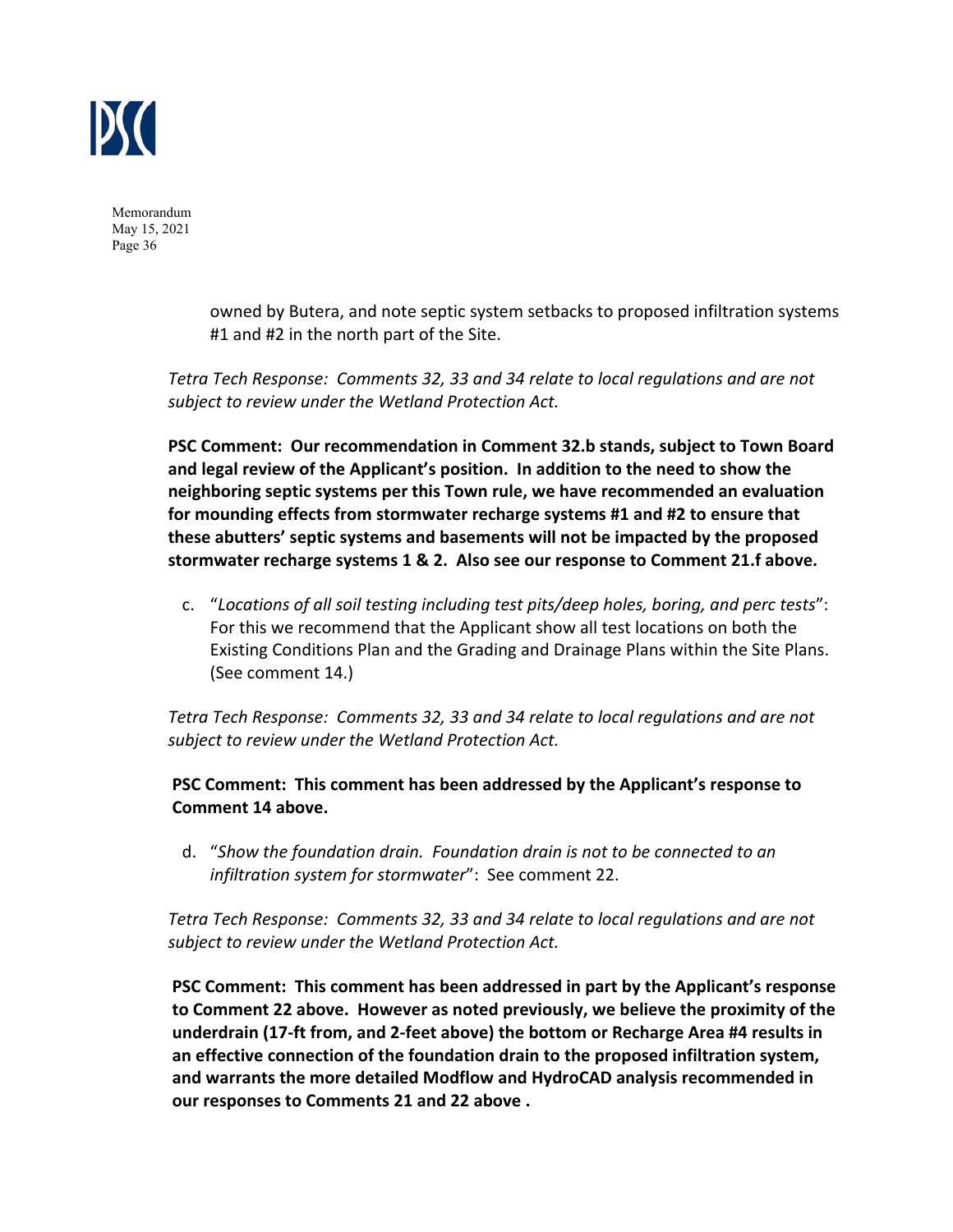

> e. "*An Erosion and Sediment Control Report shall be prepared in conformance with the Design Standards contained in Section 7.B*". See comment 29.

*Tetra Tech Response: Comments 32, 33 and 34 relate to local regulations and are not subject to review under the Wetland Protection Act.* 

#### **PSC Comment: See our response to Comment 29 above.**

- 33. The Applicant's submittals will probably meet all of the Design Standards stated in Section 6.0 of the Towns SECR regulations, except for the following:
	- a. SECR Section 6.A.2.d "*The total volume of discharge as well as peak rate of runoff shall be evaluated at each control point. The analysis must demonstrate that the design achieves a net reduction of volume and peak flow rate in all design storms when comparing existing with proposed conditions*."

*Tetra Tech Response: Comments 32, 33 and 34 relate to local regulations and are not subject to review under the Wetland Protection Act.* 

**PSC Comment: The Applicant's October 2020 stormwater report included a Table 4 that summarized their analysis of runoff volumes generated by the developed site: It indicated that post‐development discharge volumes decreased for all storms except for a 7.7% increase in the 100‐year volume at Design Point 2 (the wetland). However, the Applicant's most recent report (March 2021) does not contain a summary table for runoff volumes. Therefore, PSC checked the latest HydroCAD data for the revised design: This data shows pre‐ to post‐development discharge volumes released to design point 2 (wetlands) will increase 13% for the 25‐year storm (increase from 0.093‐acre‐feet to 0.105‐acre‐feet) and increase 84% for the 100‐year storm (increase from 0.727‐acre‐feet to 1.338‐acre‐feet). The Applicant should address the increased volumes by modified design in order to comply with the Town stormwater bylaw requirement.** 

- b. SECR Section 6.A.2.e. "Non-typical curve numbers (CN) will be as follows":
	- i. *CN 80 must be used for porous pavement* ‐ the Applicant has used 98 per the Massachusetts SWH and this would need to be discussed with the Town Stormwater Permitting Authority.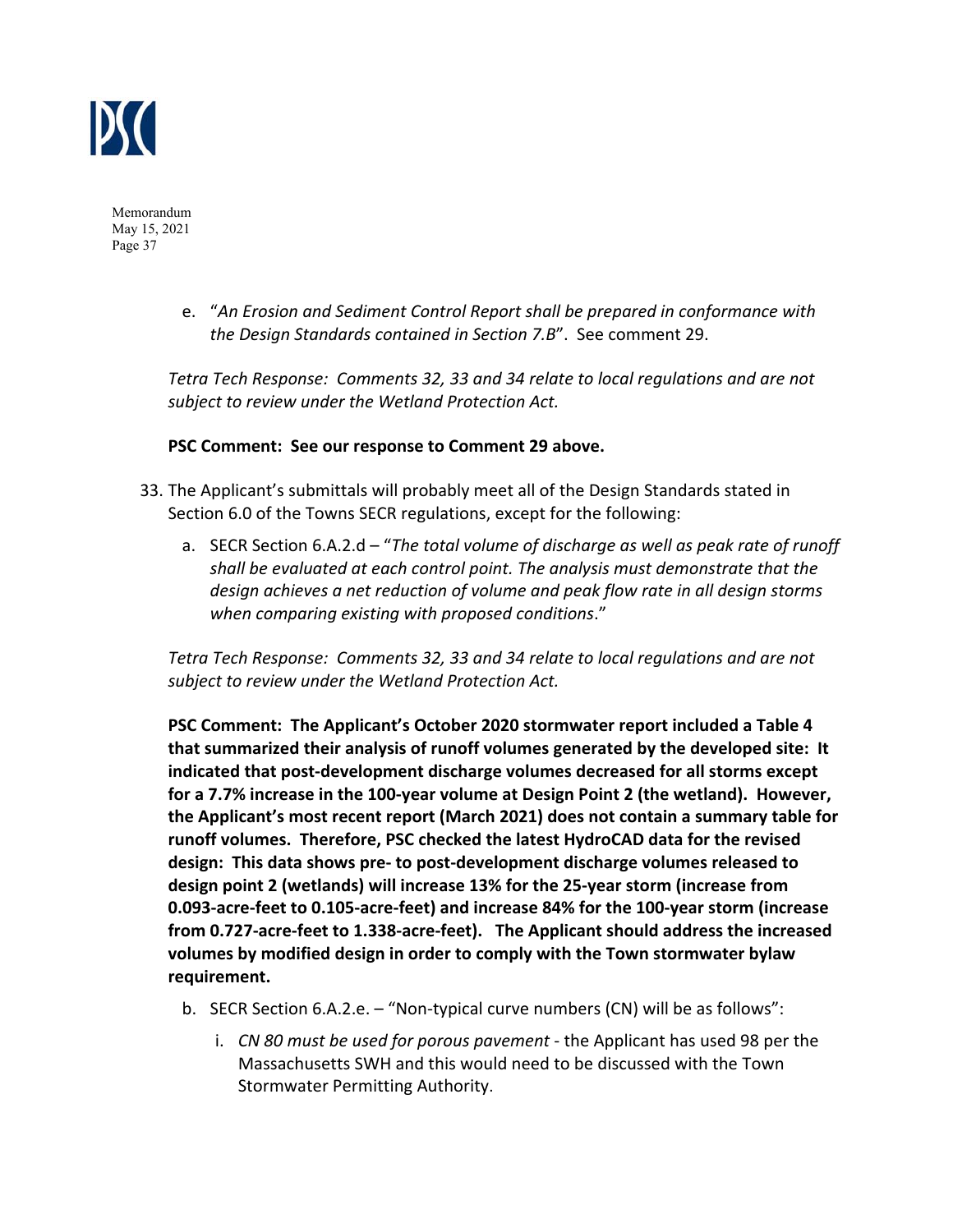

> ii. "*The curve numbers that are applicable for Woods in Poor Condition….shall be used for new landscaped areas, based on the applicable Hydrologic Soil Group*…": In the Applicant's case, it appears that the CN value of 45 would be required for new landscaped areas and the HydroCAD model should be revised accordingly.

*Tetra Tech Response: Comments 32, 33 and 34 relate to local regulations and are not subject to review under the Wetland Protection Act.* 

# **PSC Comment: Our recommendations in Comments 33.b.i & ii above stand, subject to Town Board and legal review of the Applicant's position.**

c. SECR Section 6.A.2.ii.c. – "*Unsuitable material is to be removed and replaced with suitable granular material for a distance of 2‐ft. horizontally in all directions from the infiltration system; at a minimum, the A and B horizons shall be removed. The excavation for the infiltration system is to extend into the C‐layer a minimum of 6‐ inches.*" See comment 11.a.

*Tetra Tech Response: Comments 32, 33 and 34 relate to local regulations and are not subject to review under the Wetland Protection Act.* 

## **PSC Comment: This comment has been addressed by the Applicant's response to Comment 11.a above.**

d. SECR Section 6.A.2.ii.d. – "*Systems must be designed so that inspection and maintenance can be readily performed. All infiltration systems are to have inspection ports. The inspection ports are to be installed to finish grade*." See comment 7.

*Tetra Tech Response: Comments 32, 33 and 34 relate to local regulations and are not subject to review under the Wetland Protection Act.* 

# **PSC Comment: This comment has been addressed by the Applicant's response to Comment 7 above.**

e. SECR Section 6.A.2.ii.f. – "*Foundation drains will not be allowed to connect to infiltration systems that were designed for stormwater*." See comment 22. It is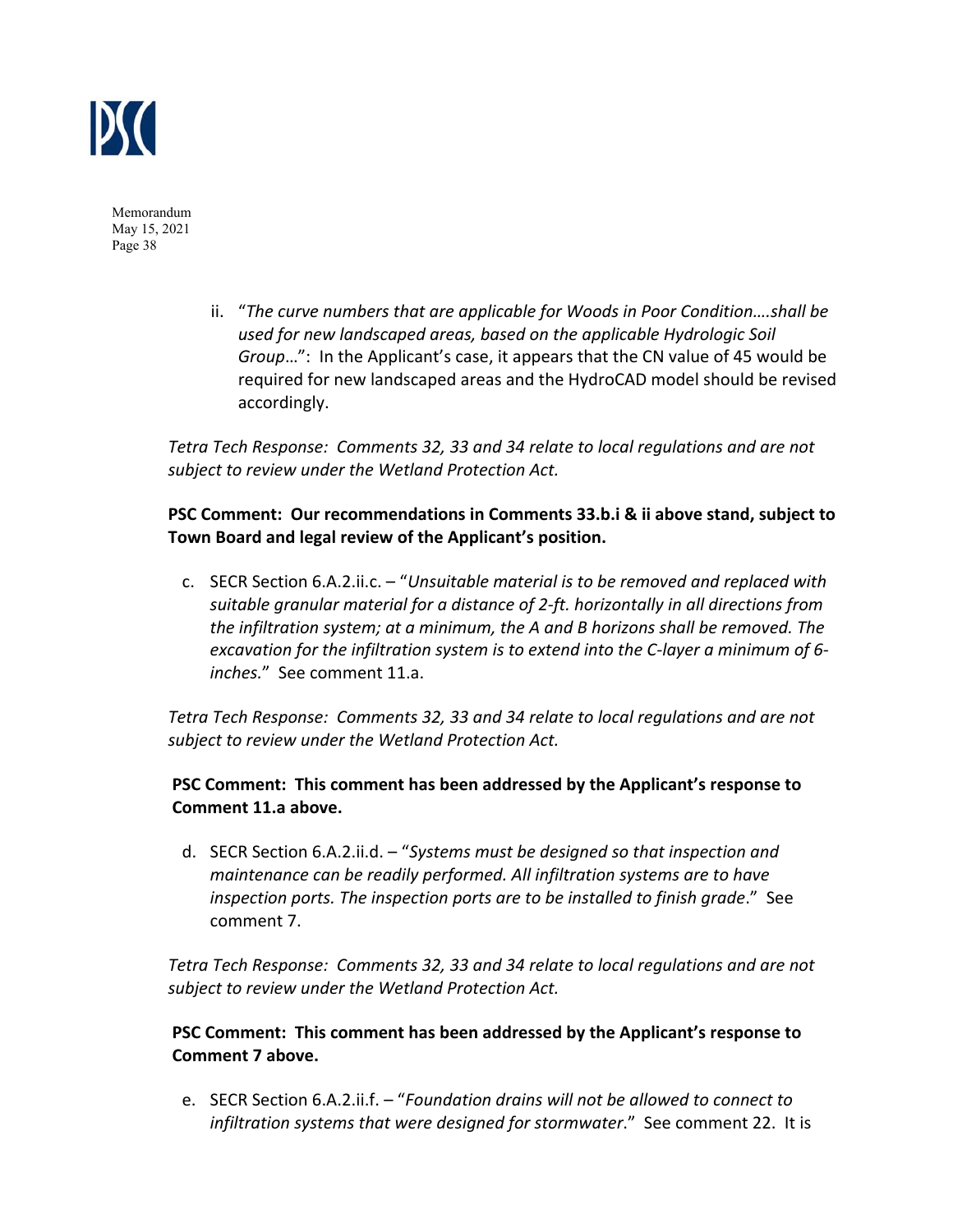

> not known how the Town's Stormwater Permitting Authority would interpret the foundation drain that is proposed by the Applicant in their Hydrogeologic Evaluation Report and if it would be considered "connected" to the subsurface recharge areas under the garage floor. Our opinion is that any underdrains that would influence the mounding of groundwater should be considered "connected" hydraulically.

*Tetra Tech Response: Comments 32, 33 and 34 relate to local regulations and are not subject to review under the Wetland Protection Act.* 

**PSC Comment: This comment has been addressed in part by the Applicant's response to Comment 22 above. However as noted, we believe the underdrain proximity to Recharge Area #4 results in an effective connection of the foundation drain to the proposed infiltration system, and warrants more detailed Modflow and HydroCAD analyses as recommended in our responses to Comments 21 and 22 above.**

f. SECR Section 6.A.2.ii.g. – "*A cleanout with a sump or other structure with a minimum 2‐ft. sump will be installed before all new infiltration systems*." See comment 7. It is not known how the Town's Stormwater Permitting Authority would rule on this however we have recommended access manholes as noted in comment 7, and such manholes could easily have a 2‐foot sump specified.

*Tetra Tech Response: Comments 32, 33 and 34 relate to local regulations and are not subject to review under the Wetland Protection Act.* 

# **PSC Comment: This comment has been addressed by the Applicant's response to Comment 7 above.**

g. SECR Section 6.B. – "*Approval of an Erosion and Sediment Control Plan by the SWPA is required prior to any site altering activity*." See comment 29.

*Tetra Tech Response: Comments 32, 33 and 34 relate to local regulations and are not subject to review under the Wetland Protection Act.* 

**PSC Comment: Our recommendations in Comments 29 and 33.g above stand, subject to Town Board and legal review of the Applicant's position.**